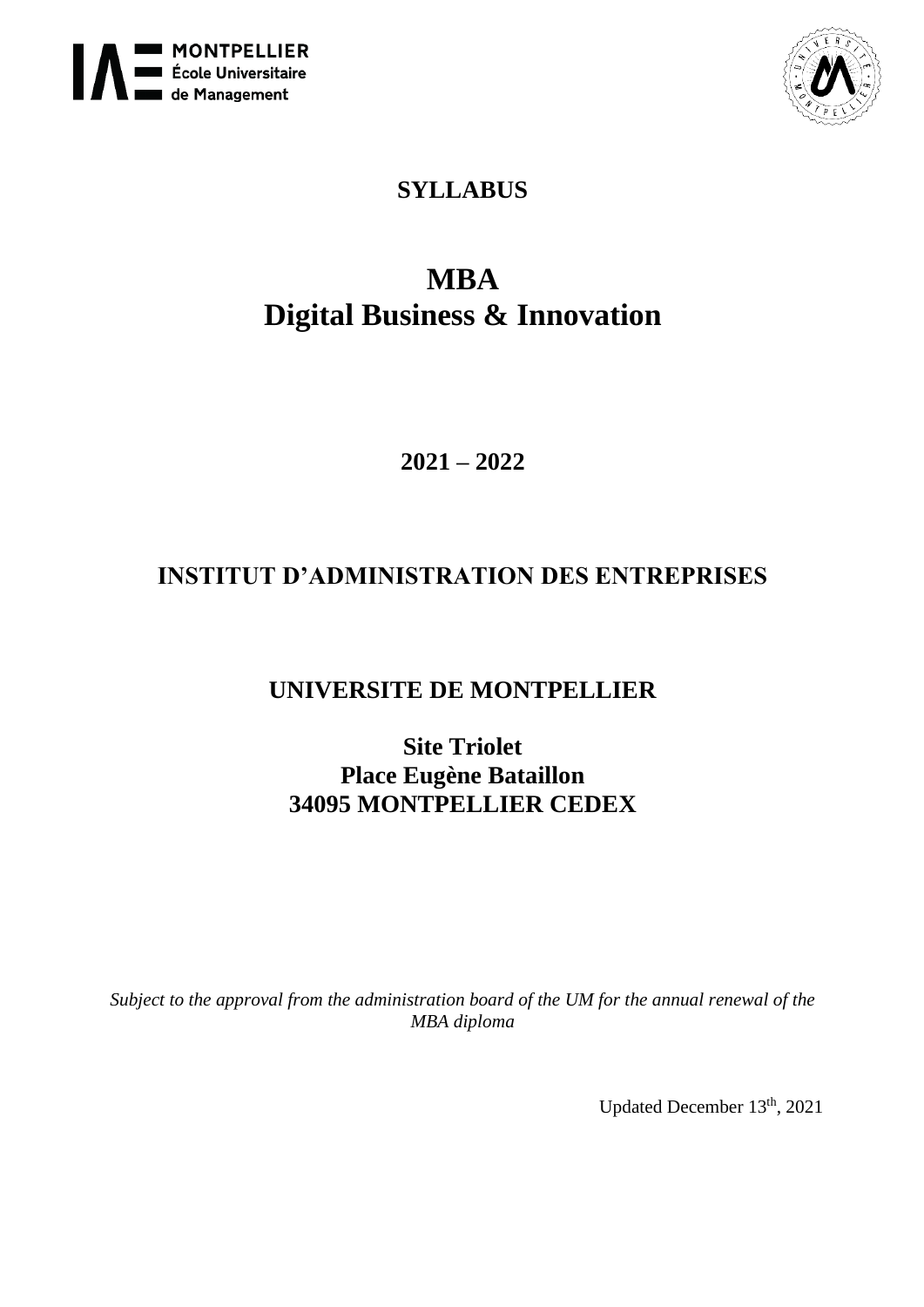#### **MBA Digital Business & Innovation**

# **SECTION 1. GENERAL DESCRIPTION**

**The MBA Digital Business & Innovation (MBA DBI)** is a one-year graduate program at the University of Montpellier.

The MBA Digital Business & Innovation is a university degree obtained at the end of a twosemester program of business management oriented towards digital business and innovation.

Applicants for the MBA Digital Business & Innovation degree must have first validated a 4-year cycle, earning the required 240 credits as a prerequisite (3 years and 180 credits if included in a specific agreement with IAE).

Foreign candidates (as well as French candidates) can apply can apply online on the IAE website, then send the form to the IAE International Relations Office.

The program consists of two semesters of courses at IAE, based on lectures and small group work sessions. Some courses will be in the form of work seminars. Following this, the second semester includes also an internship and the writing of a thesis.

Curriculum includes the main subjects of business management and is oriented towards international applications.

#### **Teaching orientation**

The MBA Digital Business & Innovation is a one-year program from the University of Montpellier, taught at IAE in Montpellier and meant to professionalize its students.

The goal of the MBA Digital Business & Innovation is to provide broad instruction in the different disciplines of business management with a specific digital business, innovation and international orientation, for students desiring an international career.

Obtaining the MBA Digital Business & Innovation culminates one year of graduate studies and 60 credits. The program closely integrates the acquisition of theoretical ideas and strategic skills by developing the students' ability to think and apply acquired theory in real situations at a graduate level.

The courses are taught entirely in English; they are intended for English speaking students (foreign or French) who want to further pursue fundamental and international business management, in a context of multicultural training, which is further enriched by the cultural diversity of the students in the program.

The courses are taught by a team of IAE teacher-researchers as well as guest lecturers from multinational corporations/Universities.

#### Applications

Application forms for this degree should be done online on the IAE website, then sent to the IAE International Relations Office. The completed file will be reviewed by an admissions committee,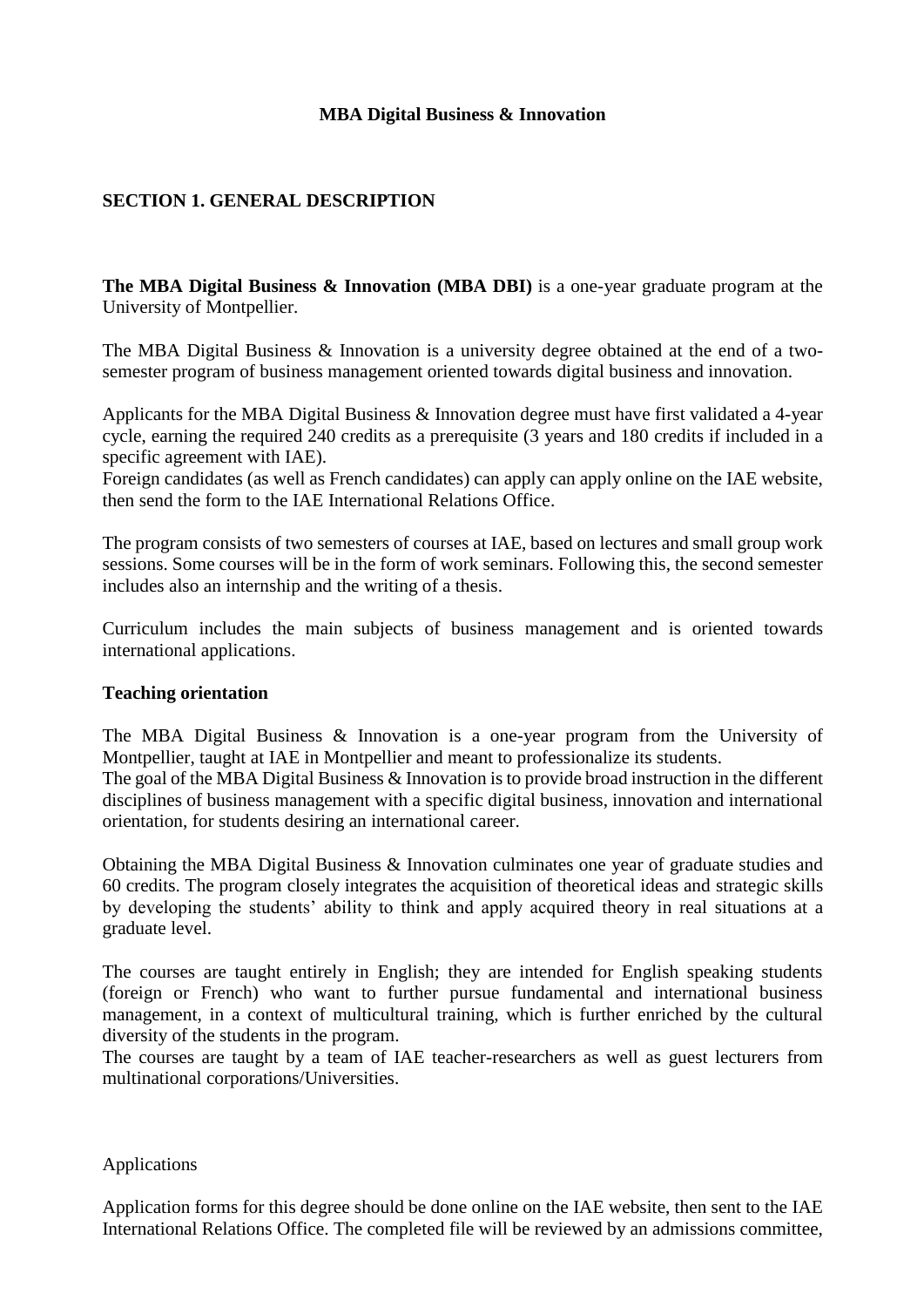composed of IAE professors who are responsible for the school's final decision. The applicants will be informed of their admission or rejection by posting on the IAE website. The selection criteria are:

- first, successful completion of a 4 year university course work (240 credits obtained) or 3 years and 180 credits (if included in a specific agreement with IAE) or validated equivalence;
- justification of an adequate English level (in particular for members of non-Englishspeaking countries). (TOEIC 820, TOEFL 85, IELTS 7)

The successful applicant's enrollment will be finalized with payment of the admission fees, the deadline for which is the first day of classes for the new academic year.

# **SECTION 2. ORGANIZATION OF THE PROGRAM**

To obtain the degree, the students must validate 60 credits for the year, in other words 30 credits per semester.

The first semester includes six Teaching Units (UE or "Unité d'Enseignement"), some of which includes two ECUE s (Teaching Unit Components). Each UE results in the validation of 5 credits, or 2.5 per ECUE.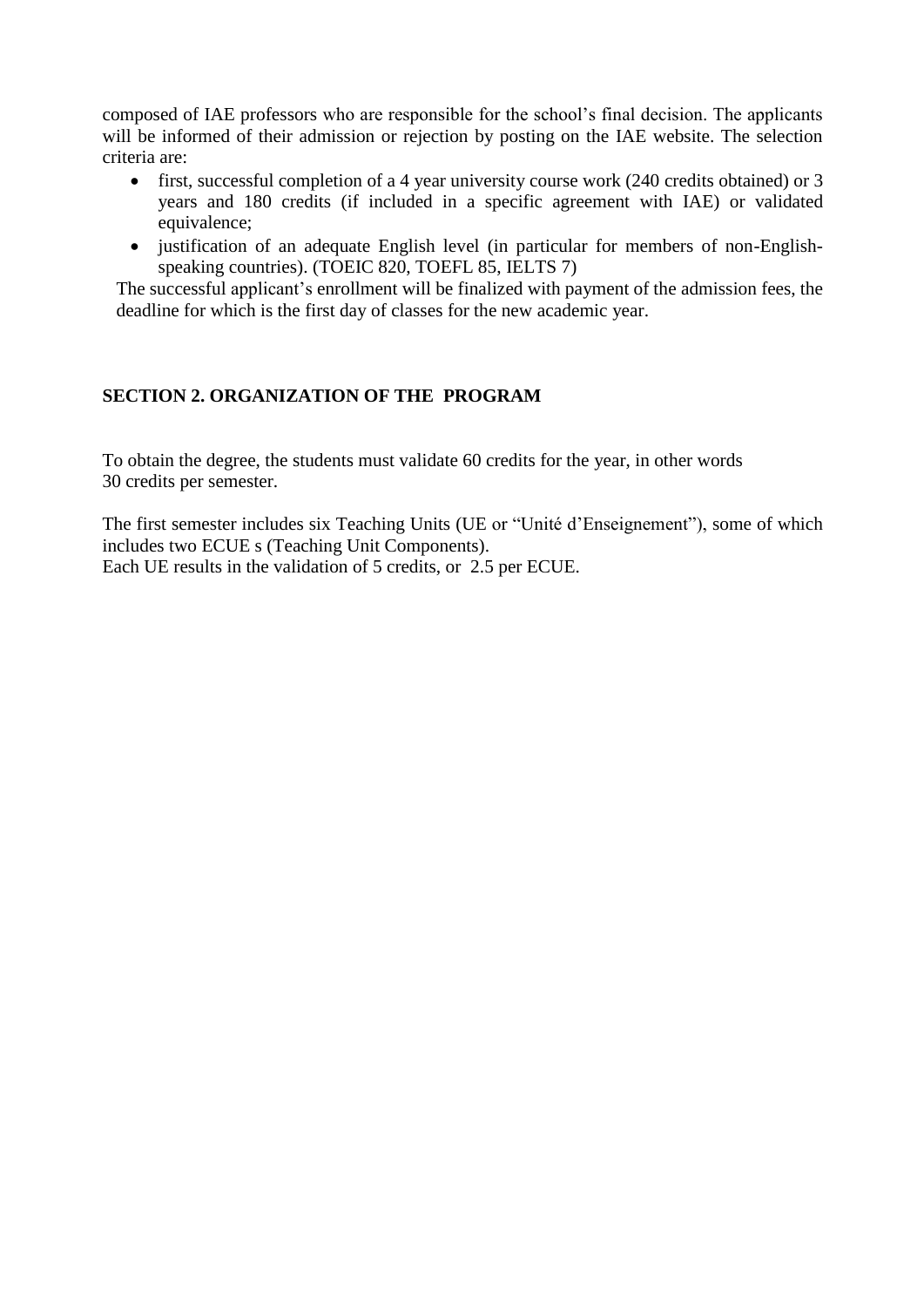# **Organization of courses**

| <b>First Semester</b>                                                   |                                                                        |          |         |  |
|-------------------------------------------------------------------------|------------------------------------------------------------------------|----------|---------|--|
| <b>List of courses</b>                                                  | Lecturers                                                              | Nb hours | credits |  |
| <b>UE Digital Technologies</b><br>IT for Human Resources Management     | <b>Autcharaporn Somsing</b><br>$(6h) + Jean-Louis Mutte$<br>(12h)      | 18       | 5       |  |
| Big Data                                                                | Kerim Karatas $(9h)$ +<br>Yassine Sayd (9h)                            | 18       |         |  |
| <b>UE Technologies Management</b><br><b>Business Process Management</b> | Nicolas Nadal $(12h)$ +<br>Xavier Mary $(3h)$ +<br>Pascal Durazzi (3h) | 18       |         |  |
| <b>Technologies Management</b>                                          | Clémence Cheruy                                                        | 18       | 5       |  |
| <b>UE</b> International Business                                        |                                                                        |          |         |  |
| <b>International Strategy</b>                                           | Stéphanie Bouchet                                                      | 18       | 5       |  |
| E-Marketing & Sales Force                                               | Christophe Fournier                                                    | 18       |         |  |
| <b>UE</b> Innovation Management                                         | <b>Autcharaporn Somsing</b>                                            | 36       | 5       |  |
| UE International Culture and French Language<br>European Culture        | Victoria Orange                                                        | 18       | 5       |  |
| French as a Foreign Language or<br>Spanish or German                    | Department of<br>Languages (UM) / P.<br>Nerin/ C. Carbonnel            | 30       |         |  |
| UE Methodology and Business Game<br><b>Business Game</b>                | Emmanuel Houzé                                                         | 18       | 5       |  |
| Methodology                                                             | Emmanuel Houzé                                                         | 18       |         |  |
| <b>TOTAL</b>                                                            |                                                                        | 228      | 30      |  |
| <b>Second Semester</b>                                                  |                                                                        |          |         |  |
| <b>List of courses</b>                                                  | <b>Lecturers</b>                                                       | Nb hours | credits |  |
| <b>UE Digital Business</b>                                              | Liette Lapointe                                                        | 36       | 5       |  |
| <b>UE Project Management</b>                                            | Hervé Chapert (18h)<br>Joud Bey (18h)                                  | 36       | 5       |  |
| <b>UE Professional Thesis</b>                                           |                                                                        |          | 20      |  |
| <b>TOTAL</b>                                                            |                                                                        | 72       | 30      |  |

*The names of the lecturers are given for the purpose of information only and will likely be changed.*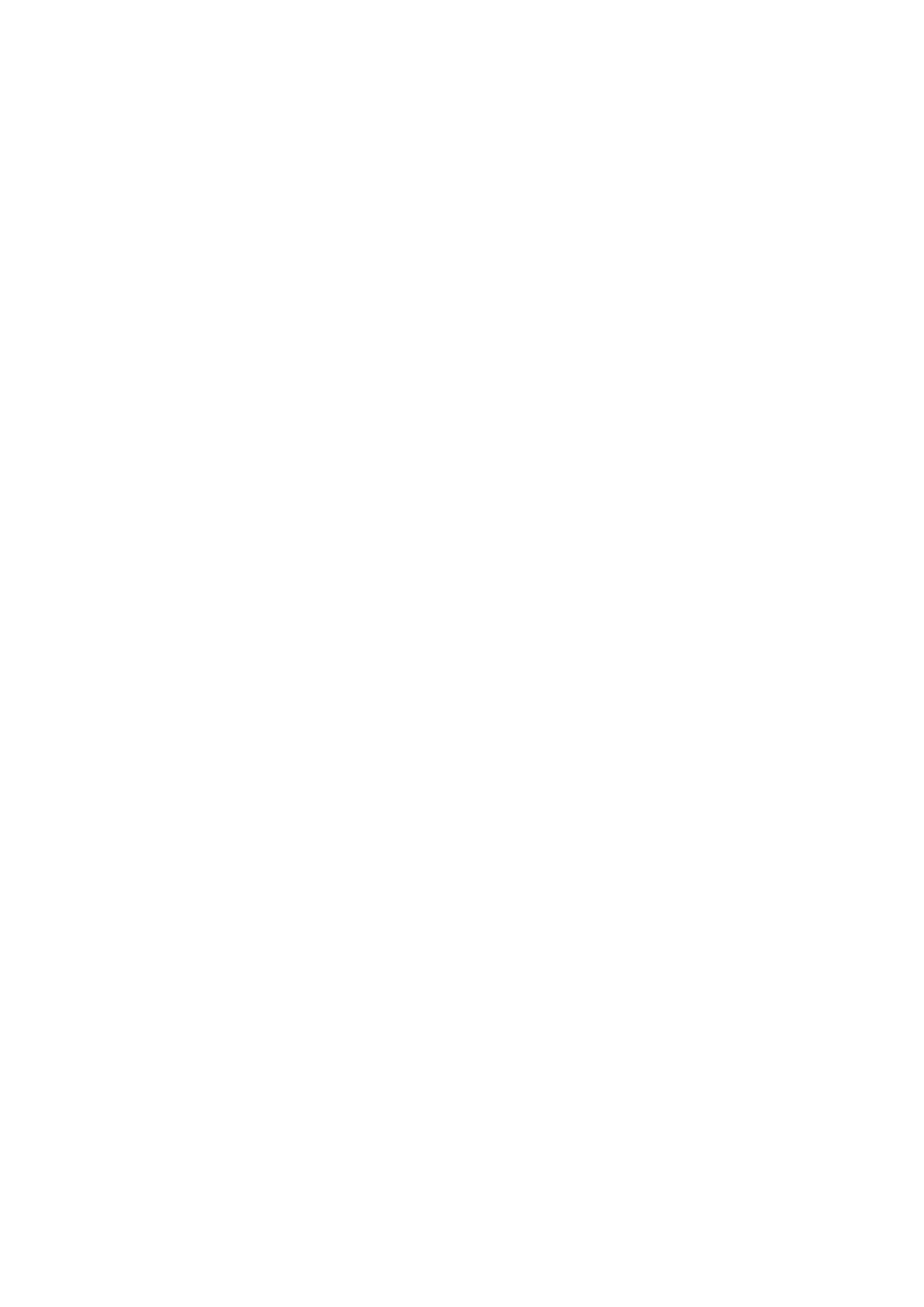## **Schedule**

For the academic year 2021/2022, the planned semester schedule of the **MBA Digital business & Innovation** is as follows:

| <b>Semester 1</b>                        |                                                                      |  |  |
|------------------------------------------|----------------------------------------------------------------------|--|--|
| Beginning of classes                     | $28th$ of September 2021                                             |  |  |
| <b>Academic Courses</b>                  | From 28 <sup>th</sup> of September 2021 to January 2022              |  |  |
| Examinations (last date)                 | January 2022                                                         |  |  |
| Class council $1st$ session              | 10th of February 2022                                                |  |  |
| Re-sit examinations                      | February 2022                                                        |  |  |
| Class council $2nd$ session              | March 2022                                                           |  |  |
|                                          | <b>Semester 2</b>                                                    |  |  |
| Beginning of classes                     | 3 <sup>rd</sup> of January 2022                                      |  |  |
| <b>Academic Courses</b>                  | From 3 <sup>rd</sup> of January to 28 <sup>th</sup> of February 2022 |  |  |
| Examinations (last date)                 | February 2022                                                        |  |  |
| Deadline for Report - Litterature review | $31st$ of January 2022                                               |  |  |
| Deadline for strategic report            | 2 months after the beginning of the internship                       |  |  |
| Deadline for Professional Thesis         | 1 <sup>st</sup> of September 2022                                    |  |  |
| Oral presentations                       | $6th$ of September 2022, 14:00                                       |  |  |
| Class council 1st session                | September 2022                                                       |  |  |
| Re-sit examinations                      | September 2022                                                       |  |  |
| Class council 2nd session                | September 2022                                                       |  |  |

#### **Contents and organization of the courses**:

Some UE are divided into two ECUEs. The average grade of the 2 ECUEs determines if the 5 credits for a UE are awarded or not.

For each subject taught, the lectures are divided into six 3 hour classes, or can take the form of a 2-3 day seminar.

#### **Assessment of knowledge acquisition**

Each course within an ECUE is evaluated with a continuous assessment (which can last up to three hours). A re-sit exam is planned for students who fail the exam on the  $1<sup>st</sup>$  attempt.

#### **Obtaining the degree**

The degree is awarded by obtaining 60 required credits, so 30 credits per semester. As with the other degrees of IAE, credits are attributed per semester (not annually).

In conclusion the student needs to get the first and the second semester to obtain the diploma.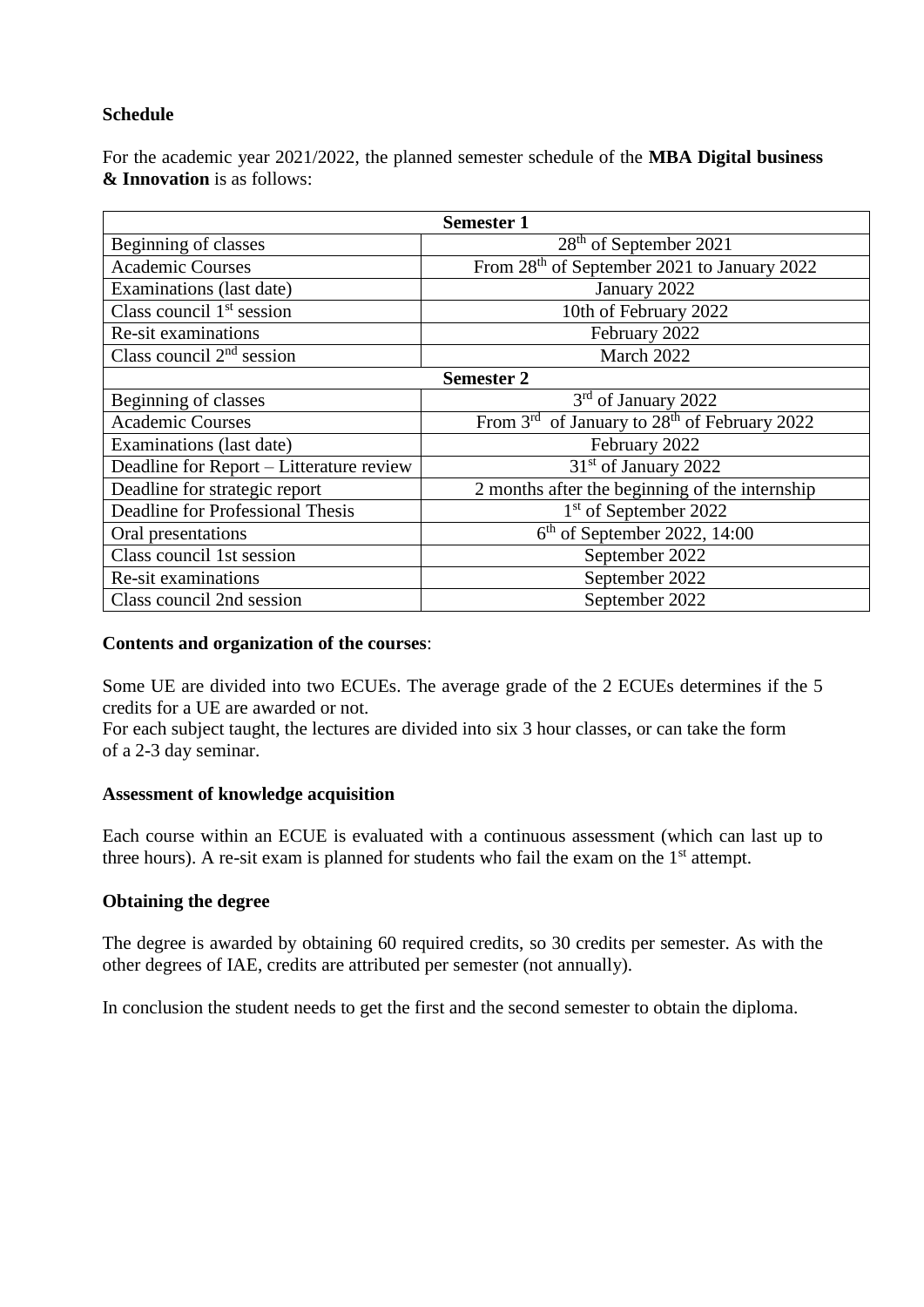# **Appendix**

# **- CATALOGUE OF IAE COURSES - MBA DBI**

- 1. IT for Human Resources Management
- 2. Big Data
- 3. Business Process Management
- 4. Technologies Management
- 5. International Strategy
- 6. E-Marketing & Sales Force
- 7. Innovation Management
- 8. European Culture
- 9. Languages
- 10. Business Game
- 11. Methodology
- 12. Digital Business
- 13. Project Management
- 14. Professional Thesis

*Course titles are given for information only.*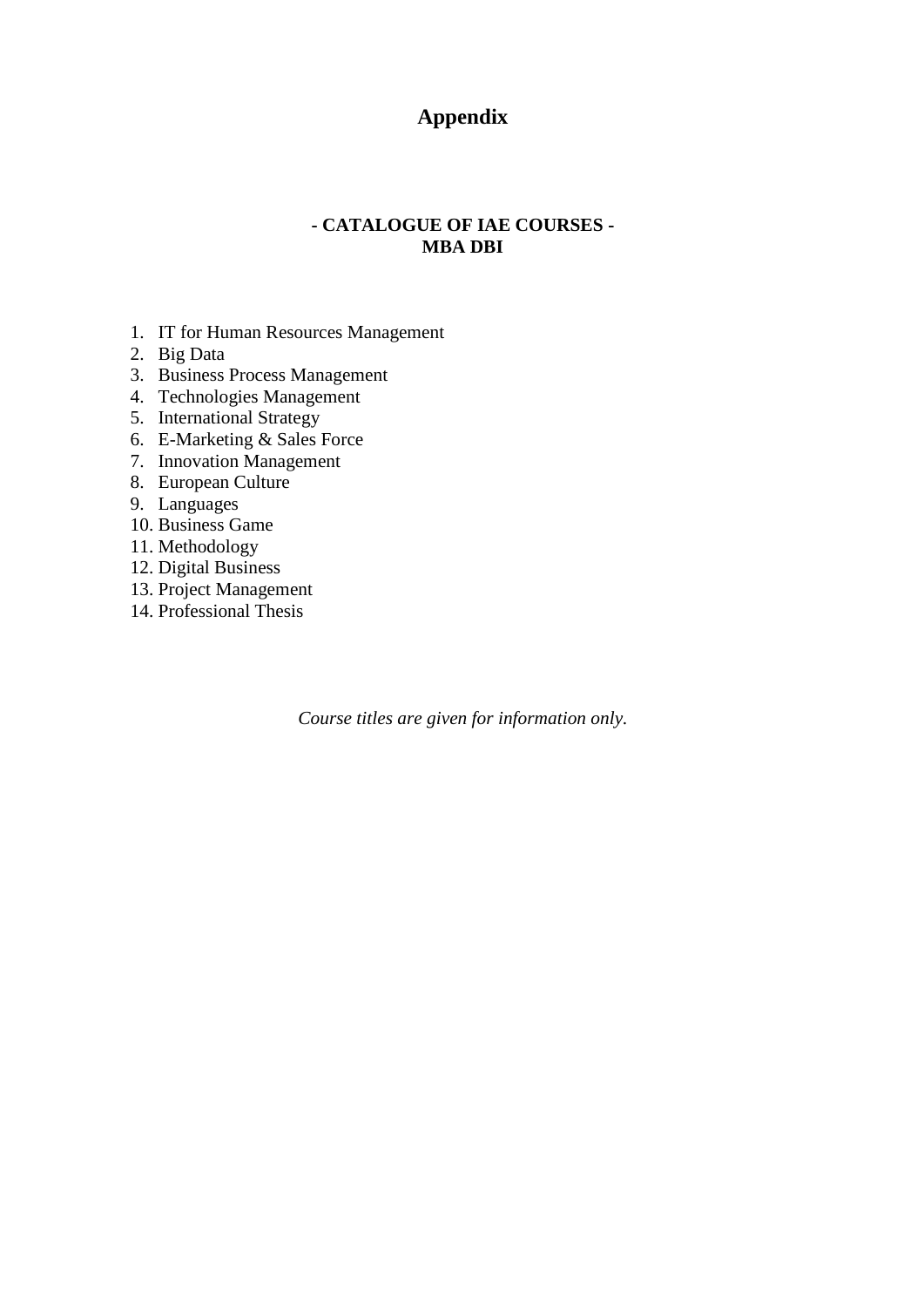# **1) IT FOR HUMAN RESOURCES MANAGEMENT**

# **LECTURER: Jean-Louis MUTTE**

#### **Module Summary:**

Understanding the digital transformation of HR from a business global perspective

## **Prerequisite:**

- A good understanding of IT
- Ideally a previous experience of management`
- A fair understanding of global matters

#### **Module Aims:**

- Understanding the digital transformation of HR from a business global perspective
- Being familiar with HR IT concepts
- Understanding the impact of technology on HRM
- Understanding transformation processes
- Gaining understanding of key challenges for HR in a world of disruption and uncertainty

## **Core Syllabus:**

- Key issues and challenges that businesses are facing to-day from an HR perspective. The example of Financial Services and Banking.
- The importance of HR Management (HRM) in trouble waters
- HR and innovation / digital transformation
- The importance of anticipation in workforce planning

#### **Assessments:**

Individual case study

#### **Readings:**

Students will be provided with 15 documents related to:

- Diversity
- Future of HR
- Future of workforce
- IT Management
- Blockchain and Quantum computing
- **Strategy**
- Manageùent
- Technology

These documents are cutting edge surveys and reports aiming to help the students to get a better understanding of major trends in HR management from an IT perspective.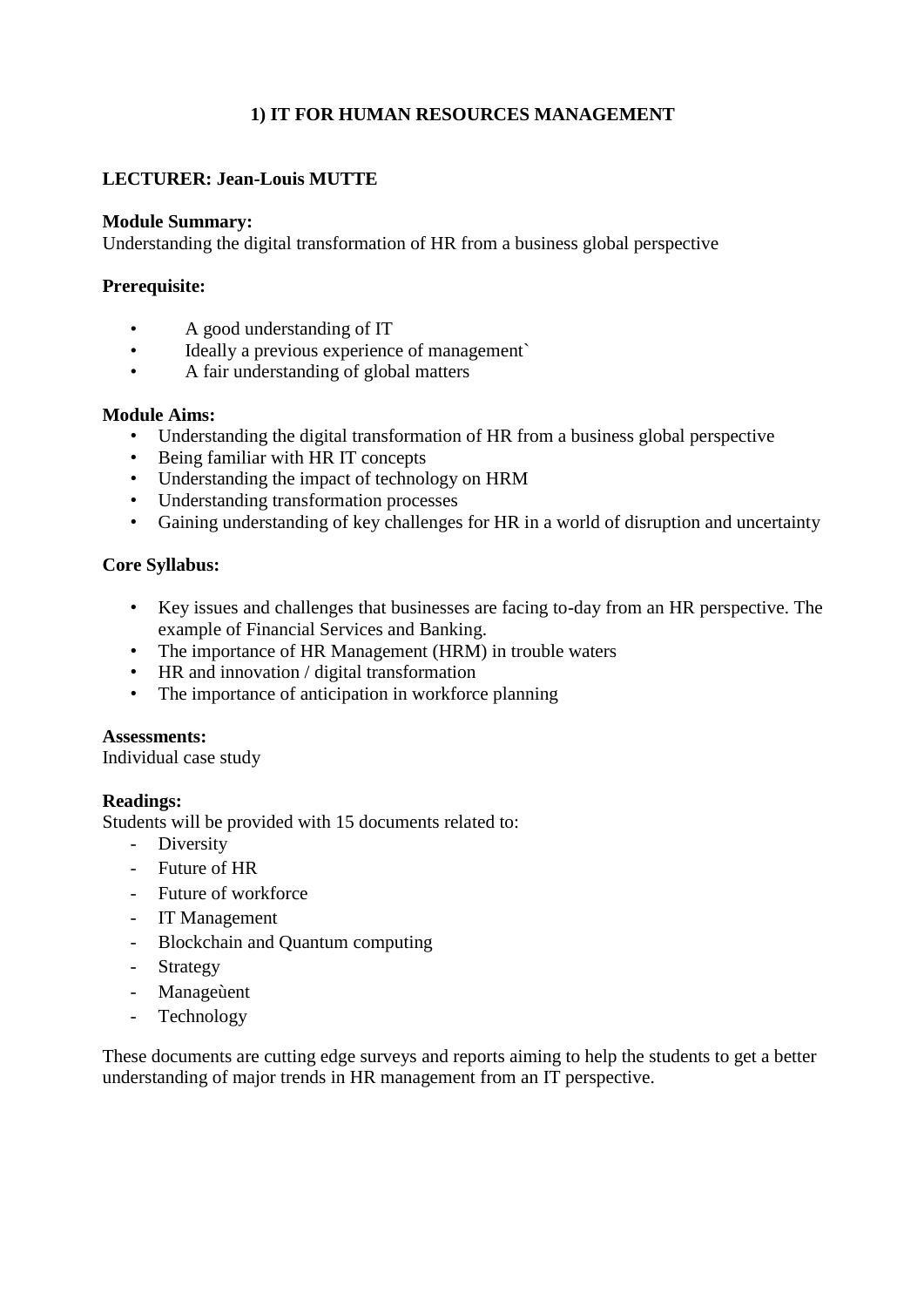# **2) BIG DATA**

#### **Lecturer: KARATAS Kerim / SAYD Yassine**

#### **Module Summary:**

Introduction to marketing automation, sales context and market analysis. Use python for machine learning and modeling.

#### **Prerequisite:**

Digital marketing, data systems, model computing

#### **Module Aims:**

Being able to automate marketing campaigns and the overall data management for business computing

#### **Core Syllabus:**

In an overgrowing data-driven competitive market, companies have access to a large panel of data. During this course you will have to handle real marketing automation tools (SFMC/ACC) but also python.

### **Assessment:**

Compile python machine learning programs, analyse graphs and use data for decision making. Analyse marketing-oriented business needs and prepare the implementation of an automated marketing system.

#### **Readings:**

« Data-Driven Marketing with Artificial Intelligence: Harness the Power of Predictive Marketing and Machine Learning » by Magnus Unemyr (Author), Martin Wass (Author) « Automate and Grow: A Blueprint for Startups, Small and Medium Businesses to Automate

Marketing, Sales and Customer Support » by Michael Devellano (Author)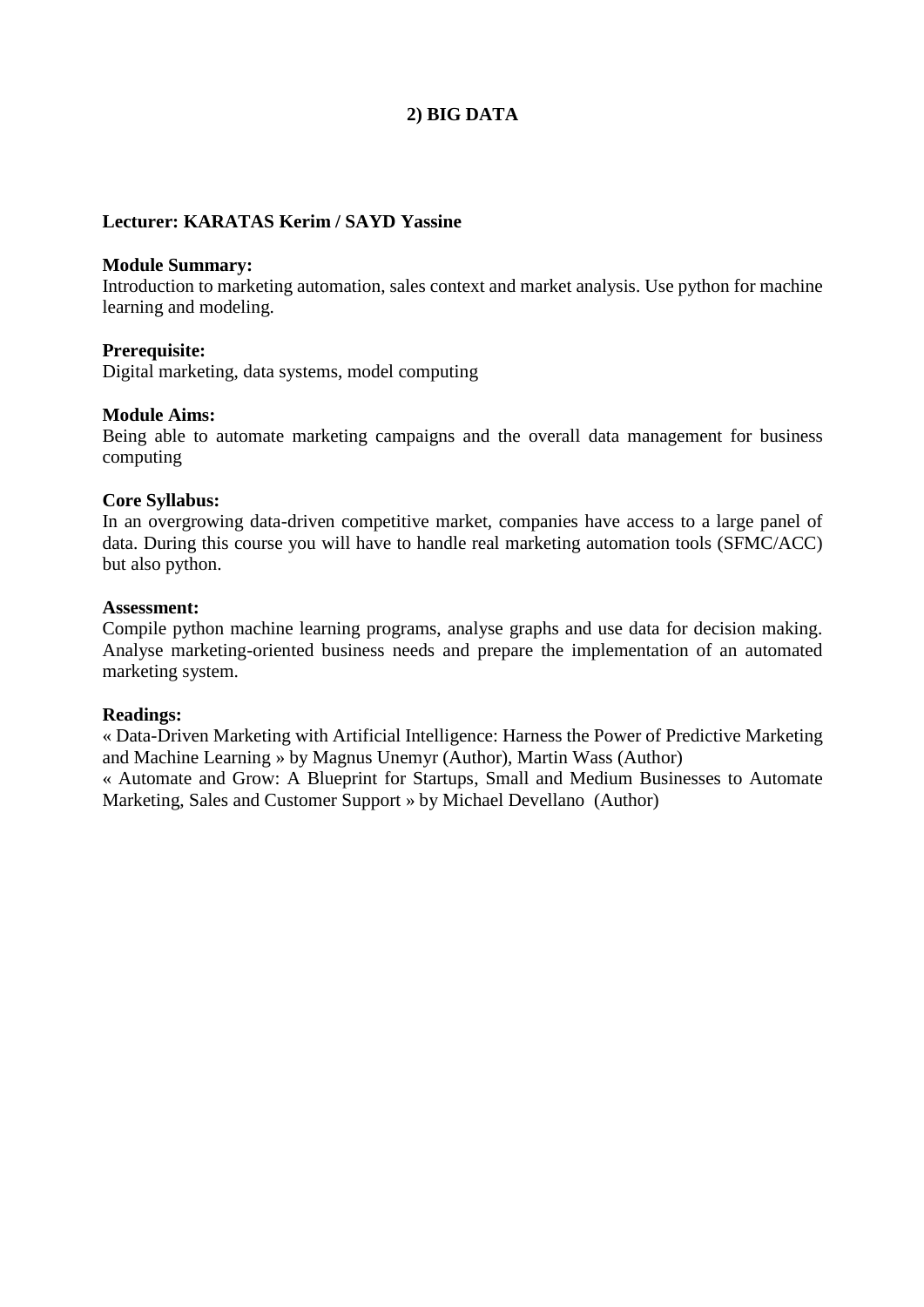## **3) BUSINESS PROCESS MANAGEMENT**

## **Lecturers: Nicolas Nadal, Xavier Mary, Pascal Durazzi**

#### **Module Summary:**

The curriculum provides theoretical and practical teachings and cases about work organisation and business process management: BPM lies at the focal point of business issues, IS opportunities and the human factor. How to define a process, operate the process, improve the process. How to manage processes. How to choose the right level of process versus other modes of work organisation (do's and don't).

#### **Prerequisite:**

Critical thinking, Conceptual thinking. Interest for Business or social issues.

#### **Module Aims:**

Provide the student with an overview of work organization so that he is able to work processes and give advice about their right use. Prepare him or her to work in an organization with practical ready to use knowledge and theory as well.

#### **Core Syllabus:**

The curriculum provides theoretical and practical teachings and cases about business process management: BPM which lies at the focal point of business issues, IS opportunities (including cloud, Blockchain, cognitive processing) and the human factor.

Introduction: The necessity of work division. There are several ways to organise work, one of them is Process. the basics of a business process: Examples, History, Events, Rules, Guidelines, Roles, Flow, Conditions, how to handle exceptions. Business processes including manual and automated operations (see IS UML use cases) and spanning over several domains of the enterprise (SIPOC: supplier/input/process/output/customer). Interest & limit of Business process.

What is BPM (business process management)?

- 1. **Methods to define and align process on business need**: definition (BPD), simulation, benchmarking, modelling.
- 2. **The everyday operation of processes** (execute, orchestrate). Experience effect. Measuring Performance, Dashboard, Governance, Root cause analysis, Impact studies
- 3. **Methods to improve processes**, BPR (business process reengineering), Lean Sigma; automation (ERP, SaaS, orchestration; link with IS through SOA - service oriented architecture). Business process maturity & portfolio management. Articulation with other Management & Organisation Topics (see 7S of Mc Kinsey), Design Thinking

**BPM tomorrow?** Process maturity, Agile & social BPM (use of collaboration & social media for agile processes – spanning through global orgs and partners) ; Cognitive? Blockchain?

**The Human Factor** (personal bias, silo work, Taylorism and the critic of Taylorism, job empowerment, value sharing, fraud, personal and sensitive data, Health at work, work law in France

**Assessments: Final Exam:** Group Project + Continuous assessment

**Readings:** Readings and videos provided during the lecture.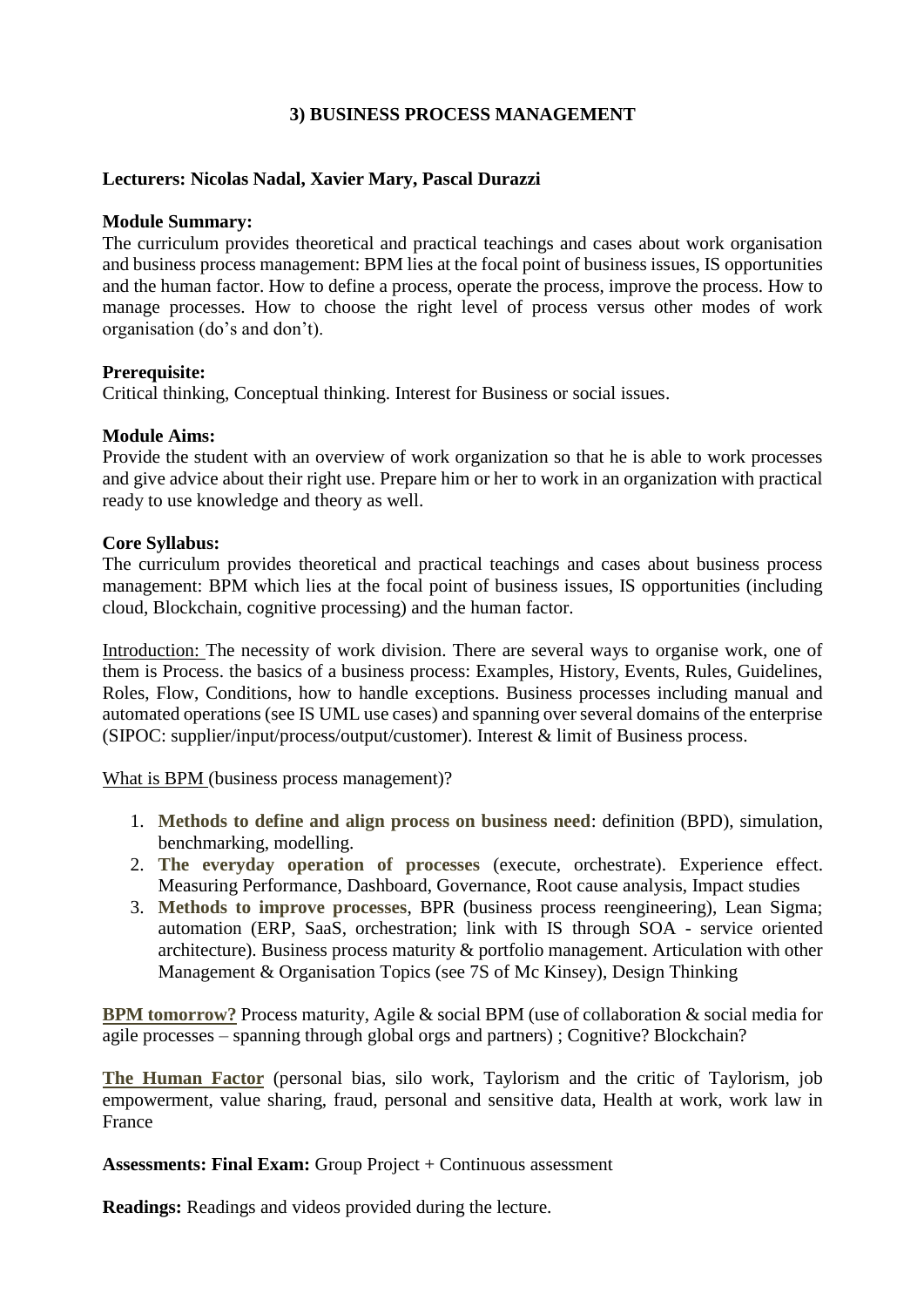# **4) TECHNOLOGIES MANAGEMENT**

# **LECTURER :** Clémence CHERUY

### **Module Summary:**

This course helps to understand how technologies are not only technical practices but need to be perceived as a process. The course focused on this process management in order to provide keys practices on how to manage technologies to create/generate innovation. Across concreate examples of technologies, the students explore 1) strategical aspects of new technologies projects, 2) how to implement a project and 3) how to gain innovation from a project using new technologies

## **Prerequisite:** None

## **Module Aims:**

Understanding the link between Innovation, Creativity and Technologies Managing technologies as a process with strategical objectives Approaching the basis of different digital technologies: web site & crowdsourcing platform

## **Core Syllabus:**

Why to study technologies management Technologies & Innovation: an overview Understanding technologies through open innovation Crowdsourcing platform: strategy & management Web site: strategy & management

#### **Assessments:**

Group Homework: Oral presentation with PowerPoint deliverable

#### **Readings:**

Blohm, i. et al. (2018). "How to Manage Crowdsourcing Platform Effectively?". California Management Review, Vol.60(2), 122-149.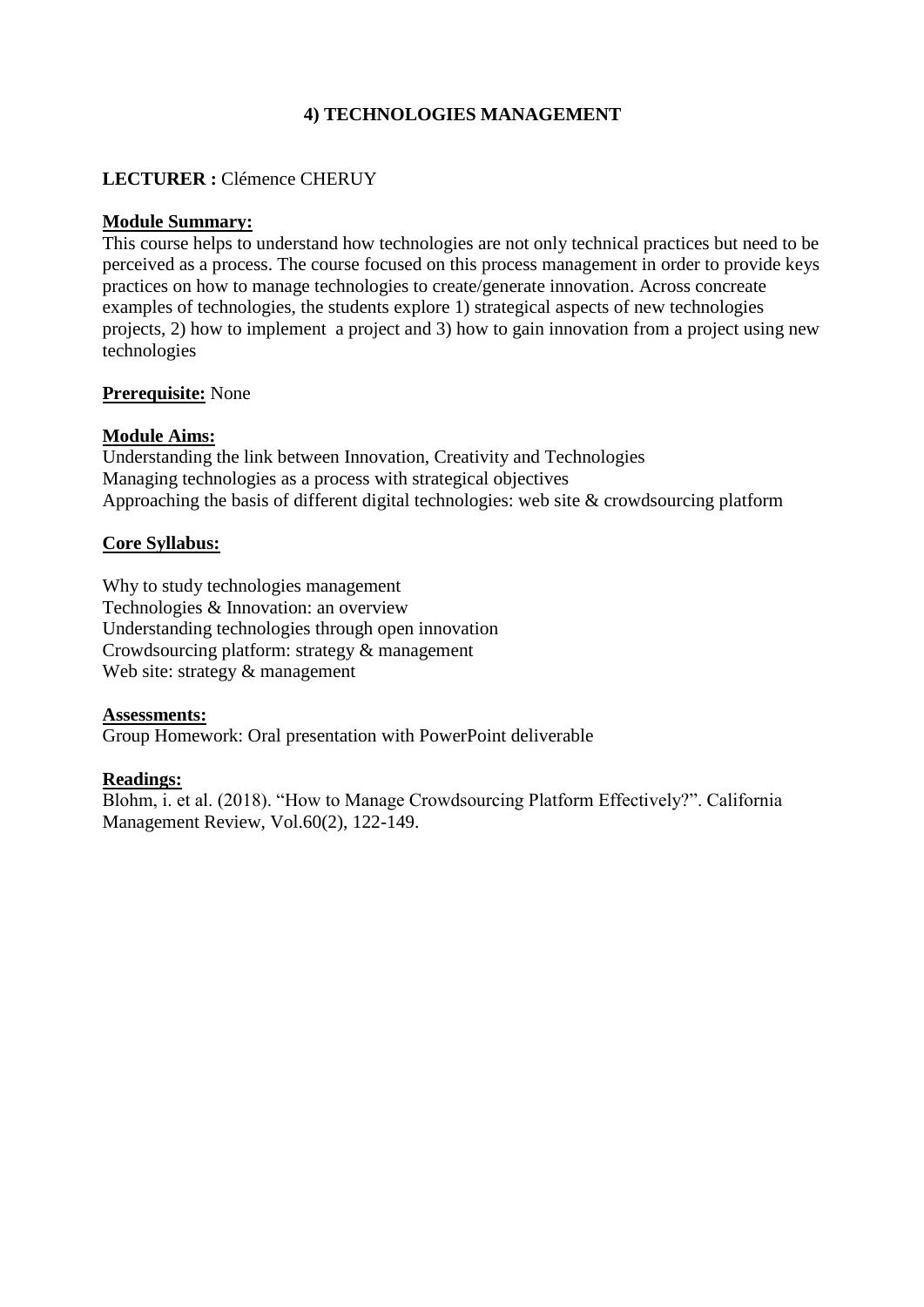# **5) INTERNATIONAL STRATEGY**

# **LECTURER:** Stéphanie BOUCHET

#### **Module Summary:**

Strategic decisions determine the success of an organization. In the current scenario, all major decision makers and managers can help their organizations achieve greater heights. A key purpose of this course is to understand how managers design and implement international strategies. A range of internationalisation frameworks are used to analyse strategy formulation, location choice and modes of market entry. During the course, key challenges and opportunities of globalization will also be discussed and debated.

#### **Prerequisite:** no

#### **Module Aims:**

- At the end of the course, students will be able to :
- Identify the key issues raised by international business strategy formulation and implementation
- Have a general understanding of the main strategies (multi-domestic, global, transnational)
- Define globalization and international business and explain how they affect each other
- Discuss the major causes of cultural difference and change
- Explain principles of ethics and social responsibility
- Develop as much as possible critical thinking
- Conduct strategic analysis of business opportunities in an international context

#### **Core Syllabus:**

#### **Introductory course**

Presentation of course requirements, objectives and assessment methods

#### **Chapter 1 – Introduction to International strategy**

- Main definitions and concepts (corporate strategy, international strategy, globalization)
- Why should a company expand overseas? Does a company need to be huge to be international?
- The benefits and the cost of international strategies
- Corporate strategies in international context (multi-domestic, global, transnational strategies)

# **Chapter 2 – The location choice process**

- Globalization and its drivers
- Where to expand ?

• External environment (CAGE framework: Cultural, Administrative, Geographic and Economic distance)

# **Chapter 3 - The strategic planning process**

- How to build an international strategy (market analysis, internal resources identification etc.)
- The entry mode (choosing markets and how to enter them?)

# **Chapter 4 – Deal with cultural differences**

- Main definitions and concepts
- Degree of cultural difference and hidden cultural attitudes
- Company management and orientation (polycentrism, ethnocentrism)
- Country-specific attitudes and differences (towards gender, family, employment, performance)
- Relationships preferences (power distance, individualism vs collectivism)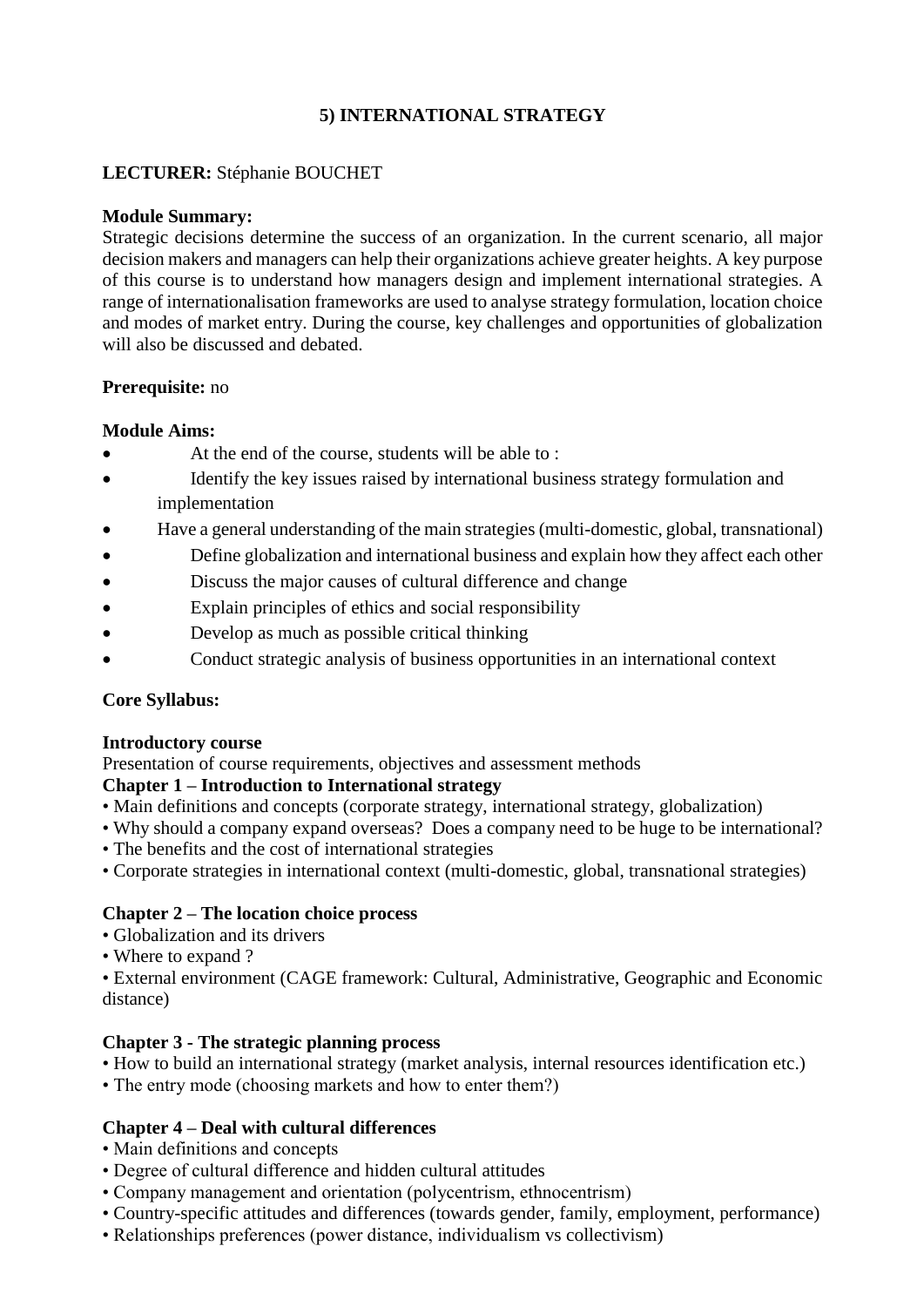# **Chapter 5 – Ethics and Corporate Social Responsibility**

- Ethical aspects of International business
- What shapes ethical behavior at work?
- How to implement a CSR plan?

**Assessments:** The final exam may be a case study that requires students to apply their knowledge and theories according to the situation within the case. The answers also have to demonstrate good written communication skills.

Oral presentation (group work) 50%

Final exam (case study or course related questions) 50%

# **Readings:**

Barron, David P. (Winter 1995) —Integrated strategy: market and nonmarket components California Management Review, 1995, 37 (2), pp. 47-65.

Borchardt, M., Ndubisi, N. O., Jabbour, C. J. C., Grebinevych, O., & Pereira, G. M. (2019, forthcoming). The evolution of base of the pyramid approaches and the role of multinational and domestic business ventures: Value-commitment and profit-making perspectives. Industrial Marketing Management.

Daniels D., J., Radebaugh, H., Sullivan, Daniel. 2015. International Business, Global Edition, 15th Edition. Pearson (Intl)

Ghemawat, Pankaj. —Managing Differences: The Central Challenge of Global Strategy, Harvard Business Review, March 2007.

Palmisano, Samuel J. — The Globally Integrated Enterprise, Foreign Affairs, vol. 85, no. 3, May/June 2006, pp. 127-136.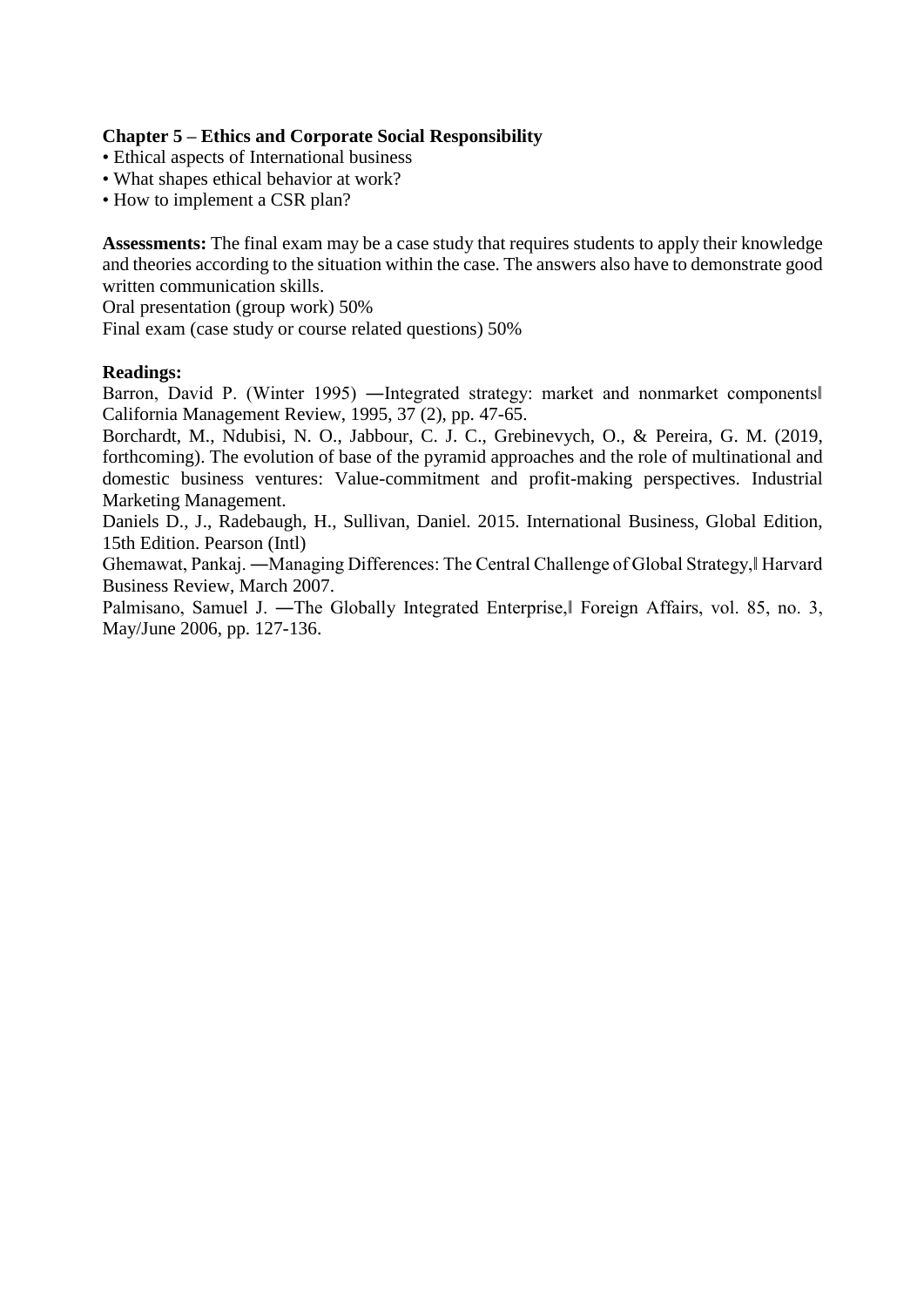## **6) E-MARKETING & SALES FORCE**

#### **LECTURERS:** Christophe FOURNIER

#### **Module summary:**

Retailing and selling, in the modern world appear as a critical factor for success. Implementing multichannel strategies is one way to develop synergies between channels and then to succeed. Multichannel exists when a company combines more than one channel to sell and deliver and its products.

#### **Module aims:**

The objective of this course is to introduce the multichannel concept, to outline the tools required for such a strategy and to focus on specific topics like the selling process and the place with salespeople and finally how to implement an e-marketing strategy.

#### **Core syllabus:**

Class 1: Multichannel strategy: definition, objectives and consequences on management

Class 2: Multichannel strategy and selling process

Class 3: Tools of multichannel strategy: database and CRM / SFA systems

Class 4: Online consumer behavior

Class 5: Online business models

Class 6: Case study

#### **Assessment:**

**Group works: 30%** Case assignment: 15% Article presentation: 15% **Final exam: 70%**

#### **Readings and references:**

Valos, M. J. (2009). Structure, people and process challenges of multichannel marketing: Insights from marketers. *Journal of Database Marketing & Customer Strategy Management, 16* (3), 197- 206.

Kumar, V (2010), A Customer Lifetime Value-Based Approach to Marketing in the Multichannel, Multimedia Retailing Environment, Journal of Interactive Marketing, 24, (2) 71-85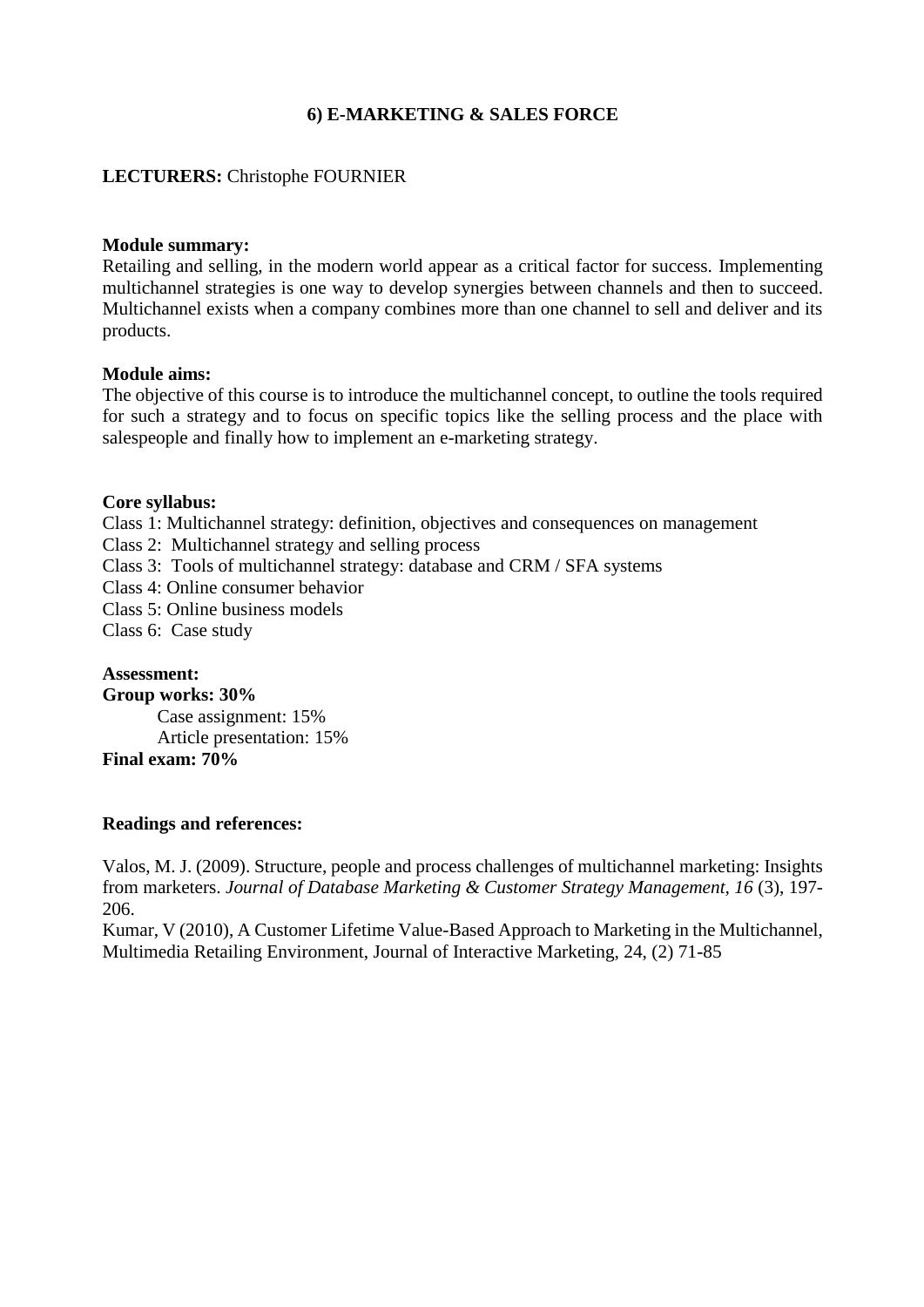# **7) INNOVATION MANAGEMENT**

## **Lecturer:** Autcharaporn SOMSING

#### **Module Summary:**

It is undeniable that innovation is importance for any organization in the dynamic and complex market as today. Therefore, this course aims at improving the understanding of how firm can manage innovation and the antecedents of innovation to occur. The course also focuses on open innovation and creativity which are highly relate to performance of the firm as well as innovation. The teaching is based on real examples from various industries in coherent with current theories.

#### **Module Aims:**

Enhance student's ability to:

- Recognize the importance of innovation management
- Understand the roles of organization and employees in managing innovation
- Understand how outsiders can impact on innovation management
- Solve the problem in the new and different ways as the starting point of being innovative.
- Work as team.
- Improve their oral presentations skills.

#### **Core Syllabus:**

| Theme                                                   | Description                                                                                                                                                                                                                                                                                          | Hours |
|---------------------------------------------------------|------------------------------------------------------------------------------------------------------------------------------------------------------------------------------------------------------------------------------------------------------------------------------------------------------|-------|
| Part 1: Introduction<br>and theories of<br>innovation   | The importance of innovation<br>٠<br>Different terms related to innovation<br>Models of innovation<br>٠<br>Innovation as management process<br>٠<br>Theories of innovation<br>$\bullet$                                                                                                              | 4     |
| Part 2: Managing<br>Innovation                          | Dilemma of innovation management<br>٠<br>Managing innovation<br>Organizational context to promote innovation<br>٠<br>process                                                                                                                                                                         | 5     |
| Part 3: Creativity and<br>Innovation                    | The role of individual in innovation process (to be<br>creative)<br>Creativity and Innovation<br>٠<br>Different levels of creativity (individual, team, and<br>$\bullet$<br>organization)<br>Vision of Leader<br>٠<br>Evaluate your creativity<br>٠<br>How to increase your creativity?<br>$\bullet$ | 5     |
| Part 4: Creative<br>Entrepreneur and<br>Design Thinking | Creative entrepreneur<br>$\bullet$<br>Introduction to design thinking<br>٠<br>Process of design thinking<br>$\bullet$                                                                                                                                                                                | 5     |
| Part 5: Technological<br>changes                        | The nature of technology<br>$\bullet$<br>Long wave cycle and technological change<br>٠<br>Technological paradigms                                                                                                                                                                                    | 4     |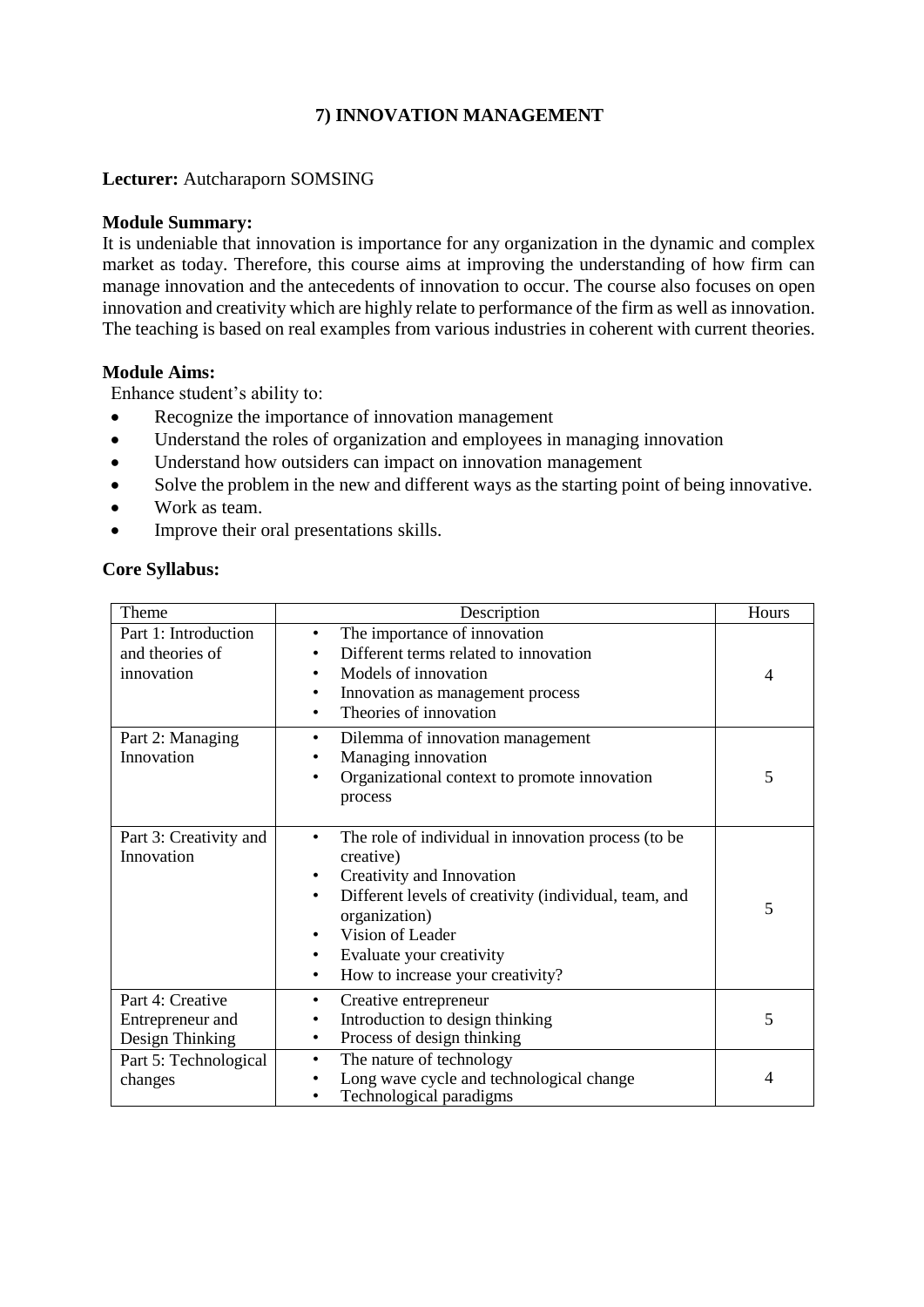| Part 6: Open<br>Innovation         | Open innovation and different types of technology<br>transfer<br>Models of technology transfer<br>$\bullet$<br>Limitation<br>٠<br>$\bullet$ |  |
|------------------------------------|---------------------------------------------------------------------------------------------------------------------------------------------|--|
| Part 7: New Product<br>Development | Innovation management and NPD<br>Developing an NPD strategy and its models                                                                  |  |

#### **Assessments:**

Group work + Presentations + Exam

#### **Readings:**

Birkinshaw, J, Hamel, G., Mol, M. J., 2008. Management Innovation.*Academy of Management Review*, 33 (4): 825-845.

Chesbrough, H.W., Vanhaverbeke, W., West, J., 2006. Open innovation: Researching a new paradigm. Oxford University Press, Oxford.

Dyer, J.H., Gregersen,H.B., Christensen, C.M (2011). The Innovator's DNA: Mastering the five skills of disruptive innovators, Harvard Business Review Press, Boston.

Trott, P., 2011. Innovation management and new product development. 5<sup>th</sup> edition. Prenctice Hall, London.

Tynnhammar, M. (2018). New waves in innovation management research. Vernon Press, Malaga.

Whittington, R., Cailluet, L., Yakis-Douglas, B., 2011. Opening strategy: Evolution of a precarious profession. *British Journal of Management,* 22 (3): 531–544.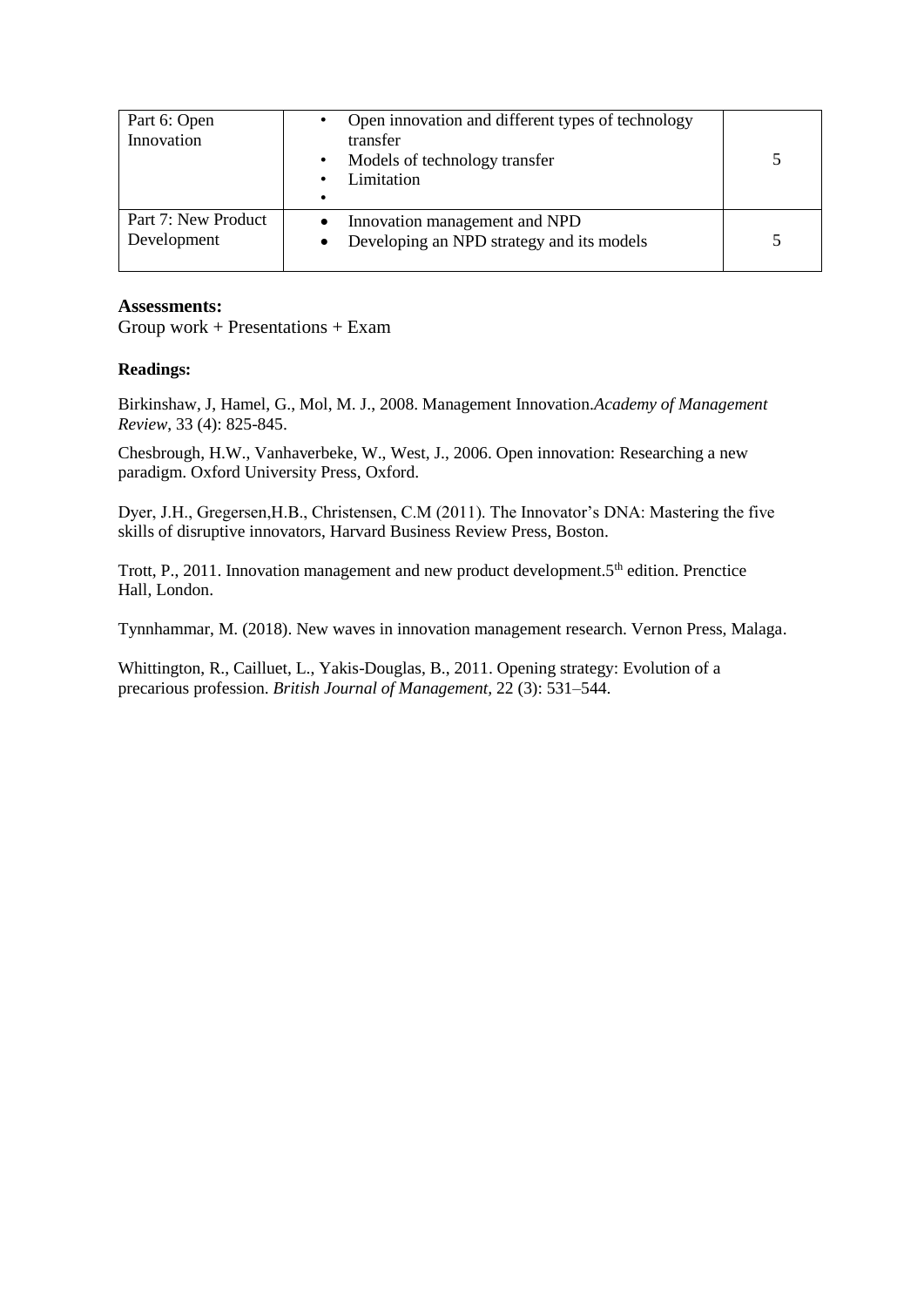# **8) EUROPEAN CULTURE**

#### **LECTURERS:** Victoria ORANGE-SIBRA

#### **Module summary:**

This module aims to define the issues of what is called "European Culture", focusing on what do we mean by "culture". Is it only including the issue of cinema, music or arts? Is there one culture or many cultures in Europe? We will try to understand who are the Europeans and particularly the French and we will try see the diversity that composed Europe. The aim of the course is also to examine stereotypes in relation to different cultural groups and to challenge students perceptions, beliefs about themselves and others.

#### **Module aims:**

At the end of the course, students will be able:

- to better understand who are the Europeans
- $\bullet$  to grasp the notions of culture(s), interculturality and multiculturalism
- to define and describe stereotypes
- to recognize and describe the impact of biases and stereotypes
- $\bullet$  to apply critical thinking skills

#### **Core syllabus:**

| <b>Lesson</b>                       | <b>Content</b>                                                                                 | <b>Duration</b> |
|-------------------------------------|------------------------------------------------------------------------------------------------|-----------------|
| Lesson 1                            | What is culture? What culture isn't?                                                           | 3 hours         |
| Lesson 2                            | How to analyze culture: a review of different approaches                                       | 3 hours         |
| Lesson 3                            | Can only words tell you what I mean? How verbal and non-verbal<br>communication convey culture | 3 hours         |
| Lesson 4                            | How do stereotypes influence our judgment? Brand. Image                                        | 3 hours         |
| Lesson 5                            | What is Europe and who are the Europeans? What is France and<br>the French? A bit of History   | 3 hours         |
| Lesson 6<br>Final<br>$^{+}$<br>exam | Part 1: Europe and Europeans today<br>Part 2: Final written exam (case study in class)         | 3 hours         |

#### **Assessment:**

The final exam will consist of case analysis.

**Readings and references:** Handouts given in class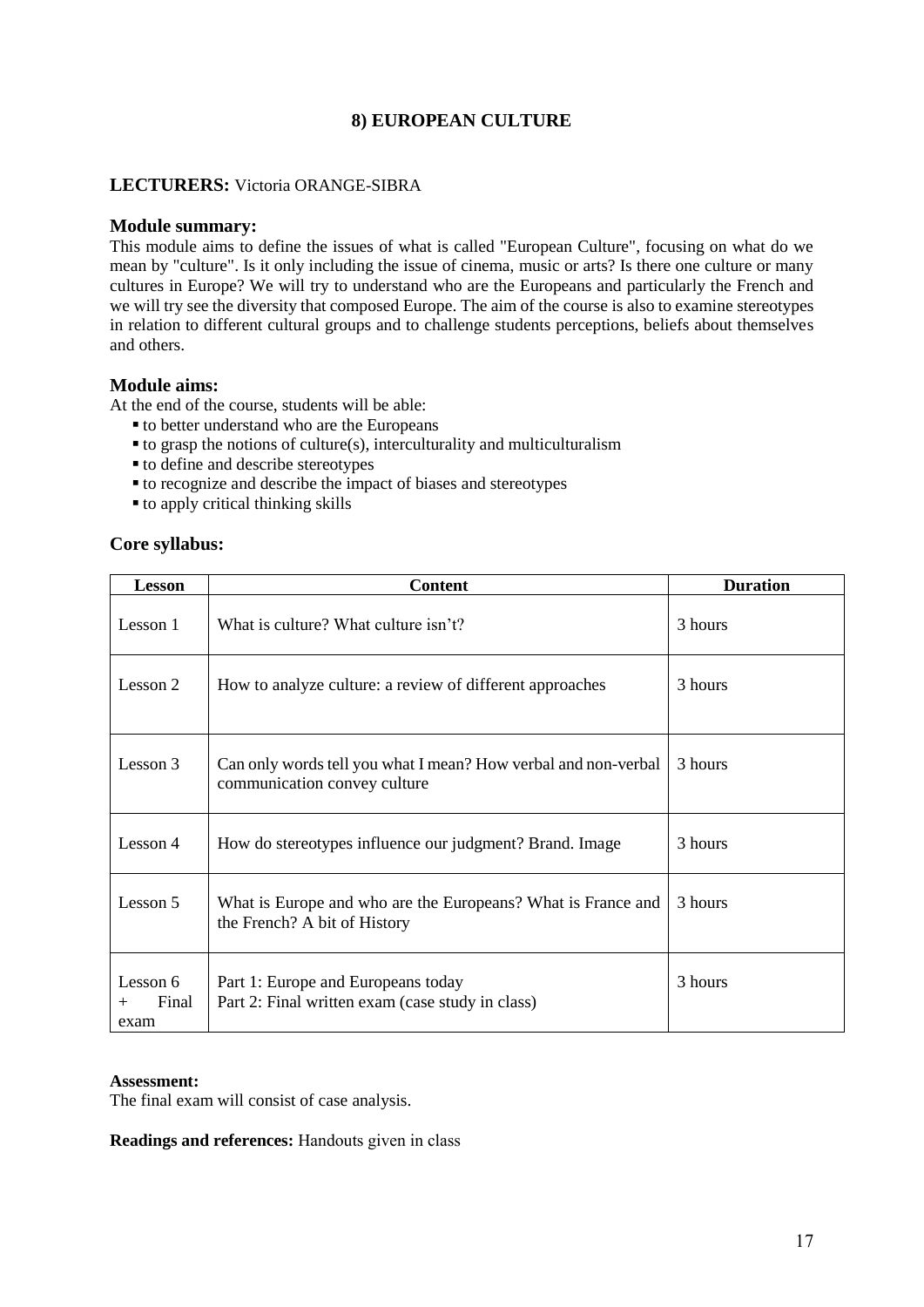# **9) LANGUAGES**

In coherence with the international orientation of the program, foreign languages are considered of upmost importance in this program.

## **French as a foreign language - Français Langue Etrangère (FLE)**

Students need to learn French to increase cultural understanding. Beginners to advanced levels are possible.

#### **Organization:**

The FLE courses are managed by the Department of Languages of the University of Montpellier (DDL).

Students first take a placement test and are grouped by levels according to the CEFRL1. French language certificates provided by students are also considered.

#### **Program:**

Students work on the 5 communication skills (reading and oral comprehension, written and oral expression and interactive communication) in order to improve their autonomy in French. They are also offered material to widen their cultural discovery experience.

A special emphasis is placed on communication skills that are essential for the students to benefit from their stay and to pass their tests / exams at the University of Montpellier.

− Oral and text comprehension practice and exercises, including the use of scientific vocabulary.

− Spoken interaction with other students and teachers.

− Written expression.

#### **Assessment:**

At the end of each semester a final test evaluates the progress of the students and level certificates are delivered.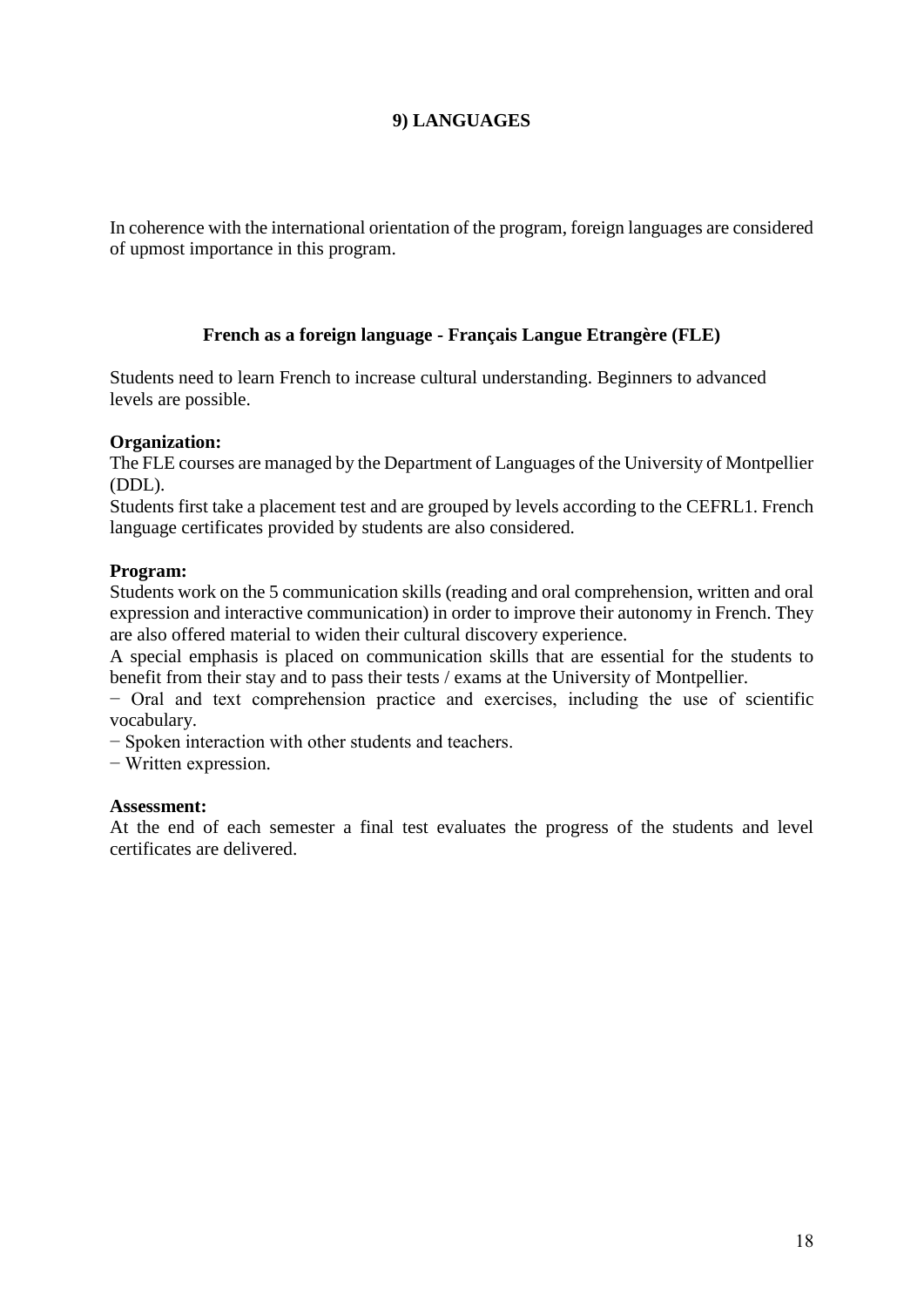# **Spanish as a Foreign language**

### **Lecturer:** Pablo NERIN

#### **Interpersonal skills:**

Students will be able to solve problems and to critically analyze. Students will also be able to demonstrate effective oral and written communication skills and decision-making skills.

# **Course intended learning outcomes:**

- Be able to understand everyday conversations in Spanish
- Be able to write and comment in Spanish
- Use the vocabulary related to business

| <b>Session</b> | <b>Content</b>                                                                                                            | <b>Duration</b> |
|----------------|---------------------------------------------------------------------------------------------------------------------------|-----------------|
| Session 1      | Grammar and vocabulary session                                                                                            | 3h              |
| Session 2      | Grammar and vocabulary session                                                                                            | 3h              |
| Session 3      | <b>1. Listening Comprehension</b><br><b>Short Dialogues</b><br><b>Casual Conversations</b><br><b>Academic Discussions</b> | 3h              |
| Session 4      | 2. Structure<br>Structure<br>Written Expression                                                                           | 3h              |
| Session 5      | <b>3. Reading Comprehension</b><br>Vocabulary<br>Reading Comprehension                                                    | 3h              |
| Session 6      | 4. Writing<br>Sample Essays                                                                                               | 3h              |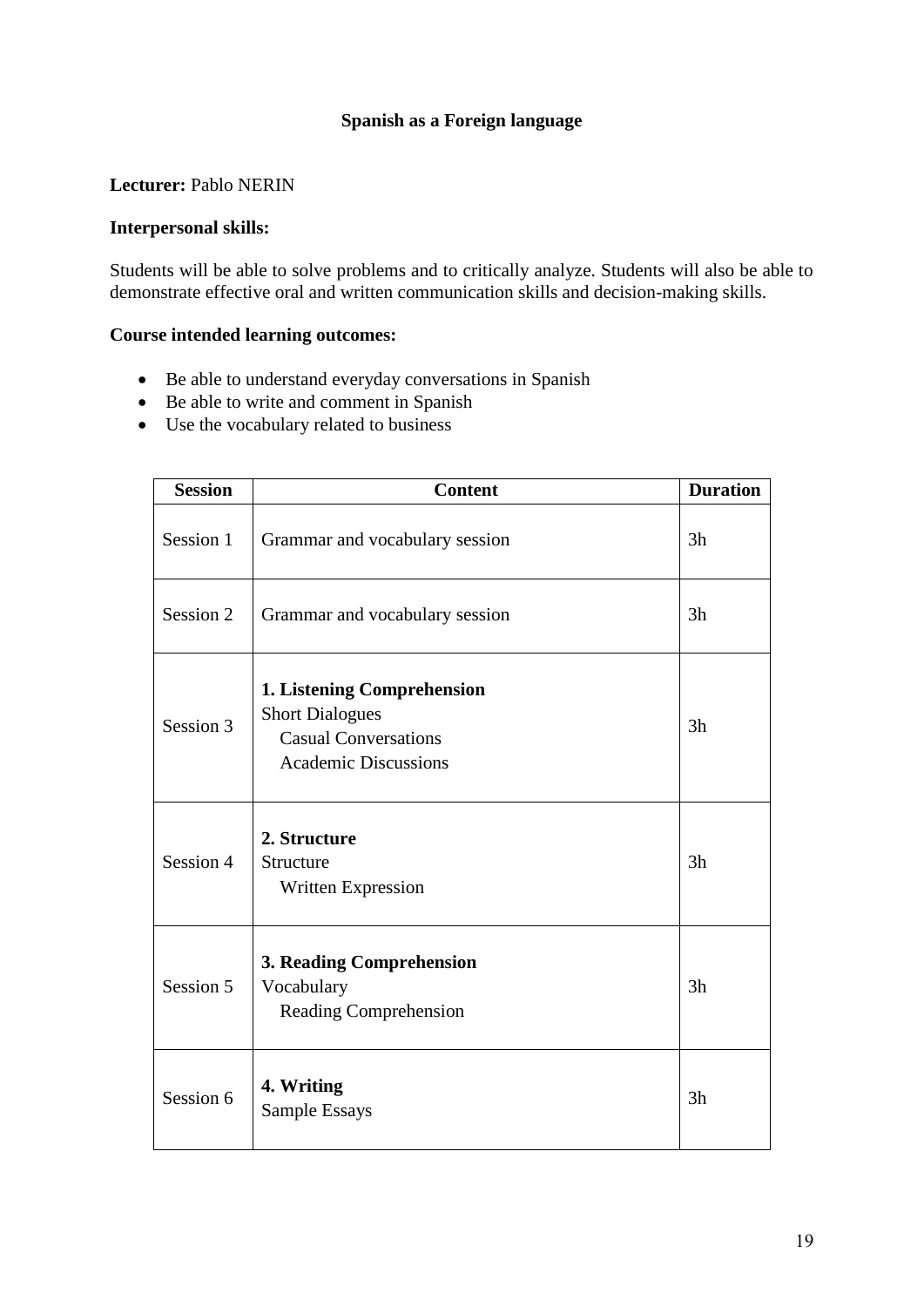# **German as a foreign language**

# **LECTURER**: Christine Carbonnel

#### **Module Summary:**

This syllabus is designed for students who are learning German as a foreign language. The aim is to develop an ability to use the language effectively for practical communication. The course is based on the linked language skills of listening, reading, speaking and writing, and these are built on as learners progress through their studies.

The syllabus also aims to offer insights into the culture of countries where German is spoken, thus encouraging positive attitudes towards language learning and towards speakers of other languages.

## **Prerequisite:** no

## **Module Aims:**

\* To enable anyone coming from wherever in the world, to communicate and negotiate with a german native speaker.

\* To develop students' knowledge of the cultural aspects coming into play and how to take advantage of them.

The course encourages learners to develop lifelong skills, including:

- the ability to use a foreign language as a means of practical communication in the everyday and professional life
- insight into the culture and civilisation of countries where the language is spoken
- a positive attitude towards language learning, towards the speakers of other languages, and
- towards other cultures and civilisations
- techniques which can be applied to other areas of learning, such as analysis and memory skills

The subject content is organised around five broad Topic areas which provide contexts for the acquisition of vocabulary and the study of grammar and structures :

- Everyday activities
- Personal and social life
- The world around us
- The world of work
- The international world.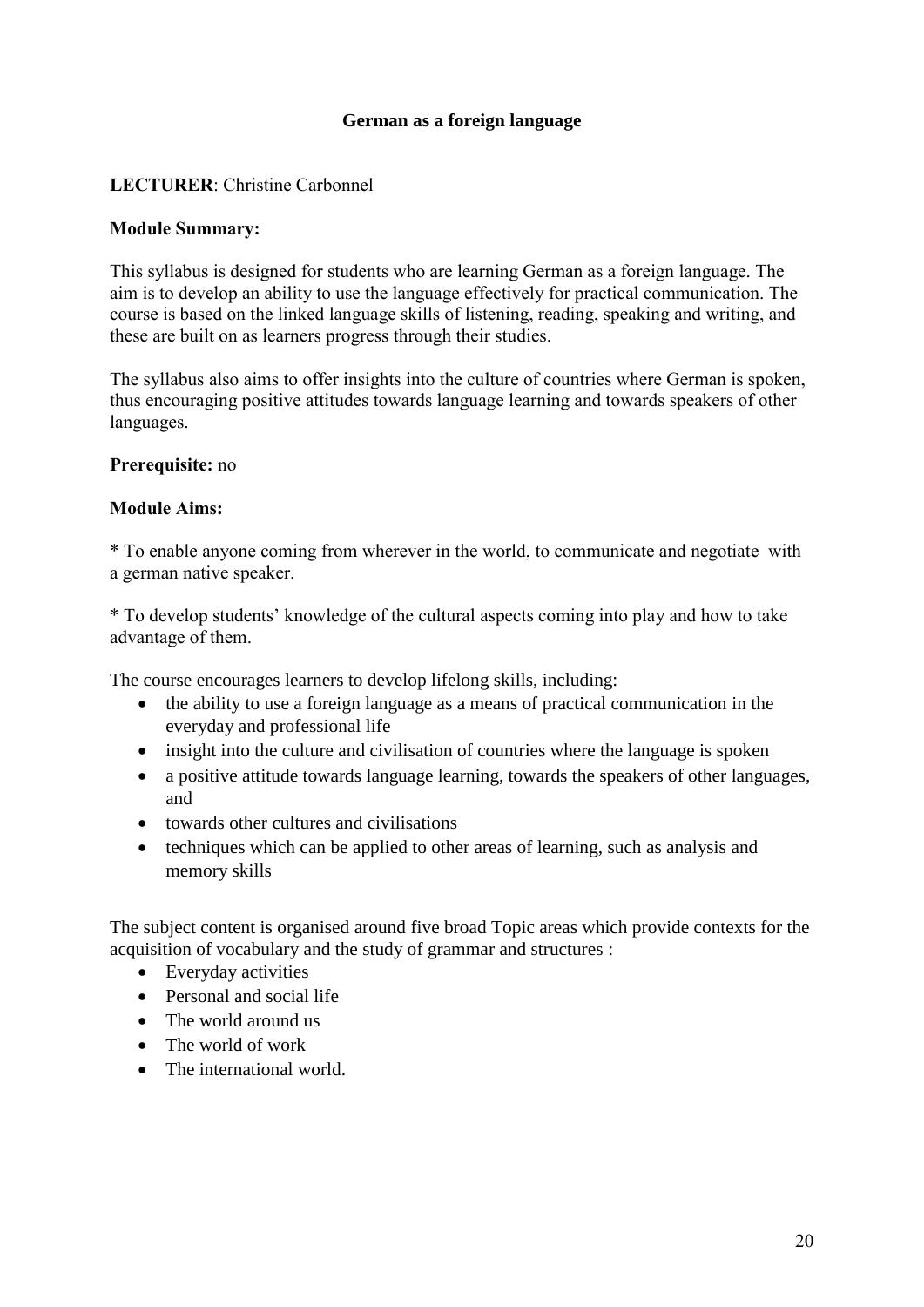| FOREIGN LANGUAGE GERMAN                    |                                                                        |  |  |  |
|--------------------------------------------|------------------------------------------------------------------------|--|--|--|
| LECTURER : C.CARBONNEL c-carbonnel@live.fr |                                                                        |  |  |  |
| <b>COURSE DESCRIPTION</b>                  |                                                                        |  |  |  |
|                                            | Students learn german vocabulary and grammar to be able to communicate |  |  |  |
|                                            | with a native speaker in in the everyday and professional life         |  |  |  |
|                                            |                                                                        |  |  |  |
|                                            | Be able to understand everyday conversations in German                 |  |  |  |
|                                            | Be able to write and comment in German                                 |  |  |  |
|                                            | Use the vocabulary related to business                                 |  |  |  |
|                                            |                                                                        |  |  |  |
|                                            |                                                                        |  |  |  |
| session                                    | course description                                                     |  |  |  |
| 1(3h)                                      | presentation of the teacher, the students, Germany                     |  |  |  |
|                                            | https://www.tatsachen-ueber-deutschland.de/de                          |  |  |  |
|                                            | grammar and vocabulary for the everyday and professional life          |  |  |  |
|                                            | homework: online teaching https://www.dw.com/en/                       |  |  |  |
| 2(3h)                                      | Business life in Germany https://www.make-it-in-germany.com/en/        |  |  |  |
|                                            | questions and answers, polite form, grammar (past tense) and           |  |  |  |
|                                            | vocabulary                                                             |  |  |  |
| 3(3h)                                      | Listening Comprehension (short dialogues) and interaction              |  |  |  |
|                                            | grammar and vocabulary                                                 |  |  |  |
|                                            | How to do a job application in Germany<br>4(3h)                        |  |  |  |
|                                            | Reading of a german business article                                   |  |  |  |
| grammar and vocabulary (Tests)             |                                                                        |  |  |  |
| 5(3h)                                      | German culture, Understanding of a german video, questions and         |  |  |  |
|                                            | answers, grammar and vocabulary                                        |  |  |  |
| 6(3h)                                      | German firms and products                                              |  |  |  |
| 7(3h)                                      | reading of an article and videos about German Economy                  |  |  |  |
|                                            | How to sell products in Germany<br>Production, Price, Marketing        |  |  |  |
|                                            | business german                                                        |  |  |  |
| 8(3h)                                      | Germany an export nation                                               |  |  |  |
|                                            | speaking (presentation)                                                |  |  |  |
| 9(3h)                                      | Germany and the world                                                  |  |  |  |
|                                            | Speaking (presentation)                                                |  |  |  |
|                                            |                                                                        |  |  |  |

## **Assessment** :

Ongoing assessment : 50% Final exam : 50%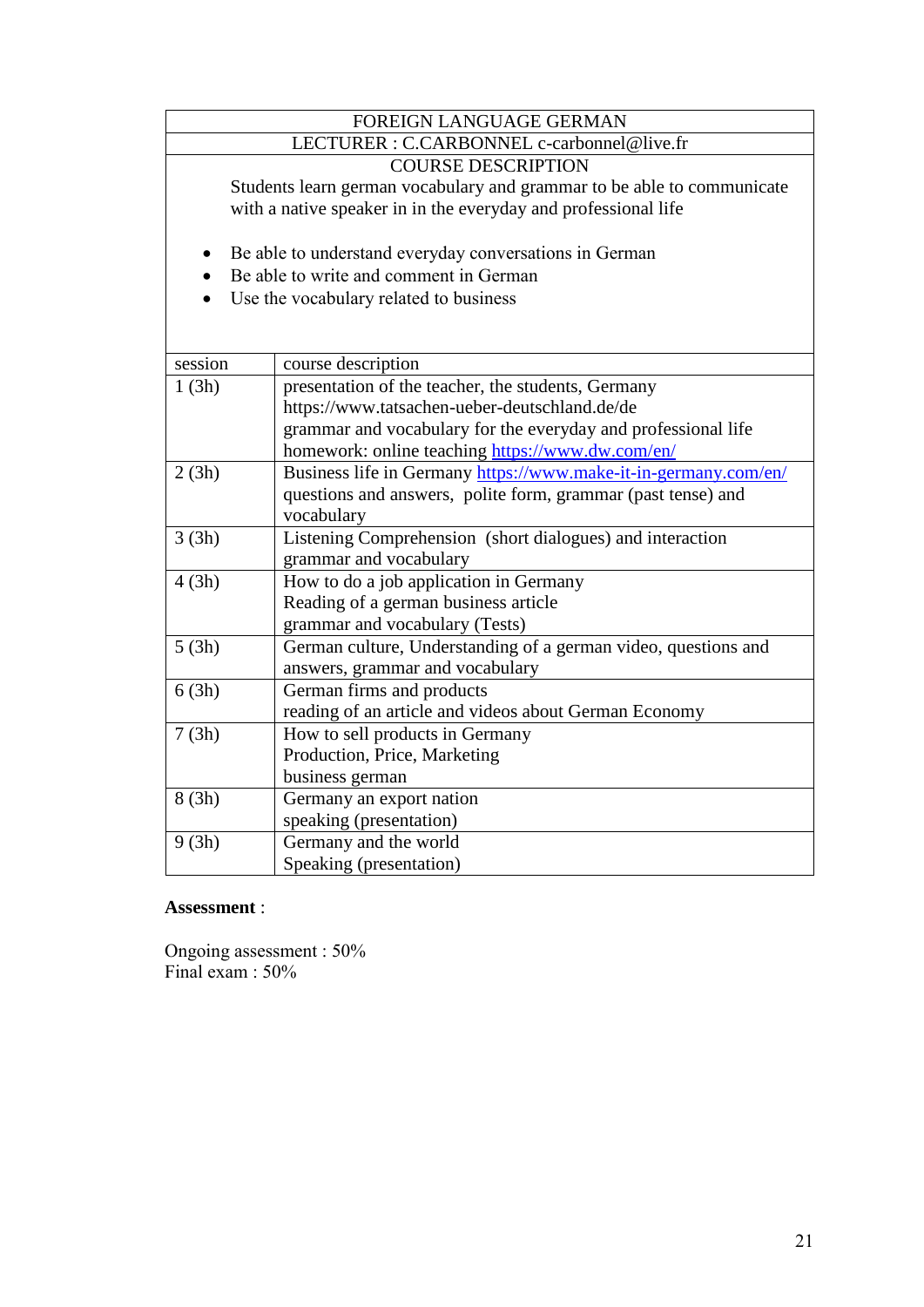# **10) BUSINESS GAME**

## LECTURERS: Emmanuel HOUZE

In this course, a "business game" simulates all aspects of entrepreneurship: from strategy, investment and finance to the interactions with competitors, workforce, consumers, banks, etc.

Grouped in teams, students create and manage their own company. In almost real-time, condensed on a three-day seminar, they experience a multiplayer competition for market leadership and shareholder value within a simulation of real world economy.

Such immersive business game combines the entertainment dimensions of massive multiplayer games with the educational value of business simulations.

Evaluation is based on a twofold process. Part of it includes the results obtained by the team within the game itself; another important part of the evaluation is based on an individual report presenting the student's personal analysis regarding the progress of the computed game and the pros and cons of the strategy adopted by the team.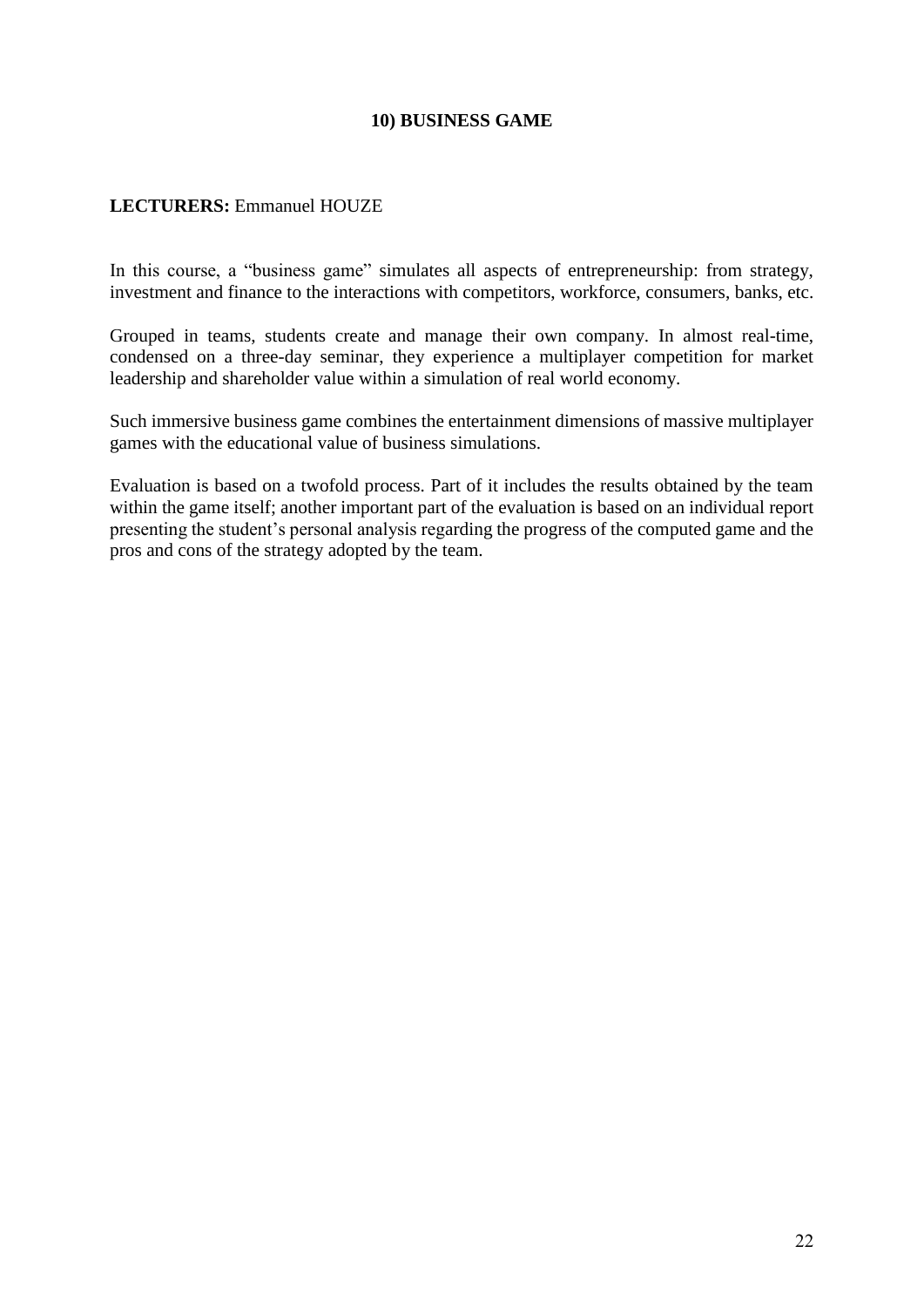# **11) METHODOLOGY**

## **LECTURER:** Emmanuel HOUZE

Each student need to choose a topic and will be coached by one of the professor of the MBA DBI.

The report must include research bibliography (research reviews, research communications, Phd and other academic documents).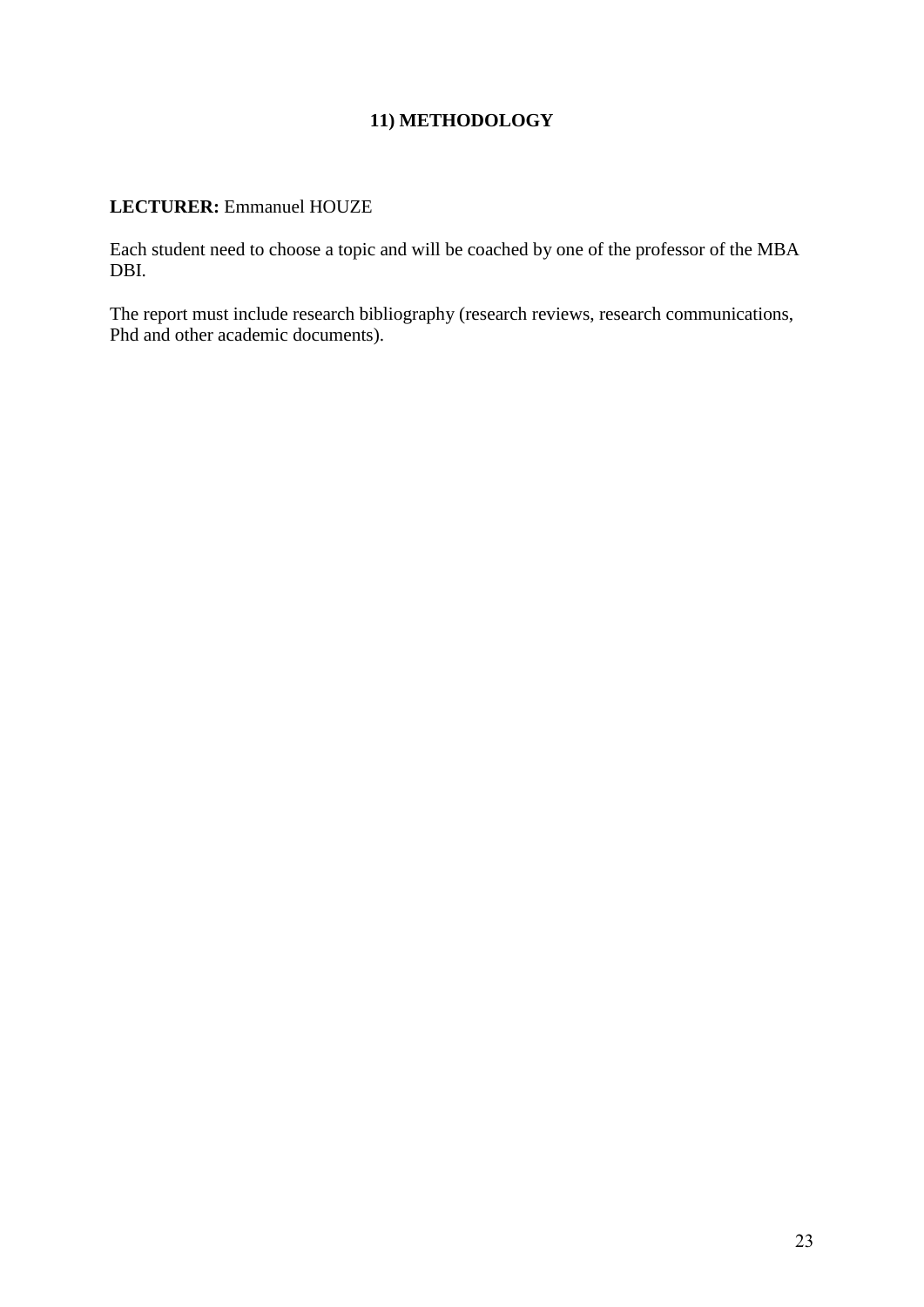# **12) DIGITAL BUSINESS**

## **COURSE DESCRIPTION and OBJECTIVES**

The purpose of this course is for students to acquire integrative knowledge and skills that pertain to the implementation of information systems. The course will expose students to a variety of real-life strategic and operational issues that arise when managing IT implementations, and will showcase applied techniques and models to address these issues. The course aims to cover the entire spectrum of activities related to IT implementation, starting with the choice of technology to its eventual assimilation within the organization. Among others, the course will tackle the following topics: the selection process of the appropriate tool or system, the adaptation phase of the technology, the communication activities and issues related to end-users' training, users' acceptance and resistance behaviors, change and resistance management responses, routinization, system reinvention and organizational learning, security and ethical issues of IT usage.

The course also focuses on exploring how IT creates value through strategy and by transforming existing processes, opening up new markets and allowing new forms of collaboration. The emphasis is on understanding key information technologies in use today and how they support a variety operational, tactical, and strategic decisions in a firm. We pay special attention to the relationship between IT and corporate strategy, the value and return from IT investments, IT and digital innovations, the major functional applications of technology, organizational transformation via IT and how novel networking and collaborative technologies affect current business models.

While there will be a number of sessions that will be wholly lecture-based, the course format will be varied and will include, for example, the use of cases, short films, discussions of reallife issues related to IT implementation and presentations.

#### **REQUIRED MATERIAL**

- 1. Austin, Robert D., Nolan, Richard L., and O'Donnell, Shannon. (2009). "**Adventures of an IT Leader**," Cambridge, MA: Harvard Business Press.
- 2. Selected **Readings and Cases** (to be distributed)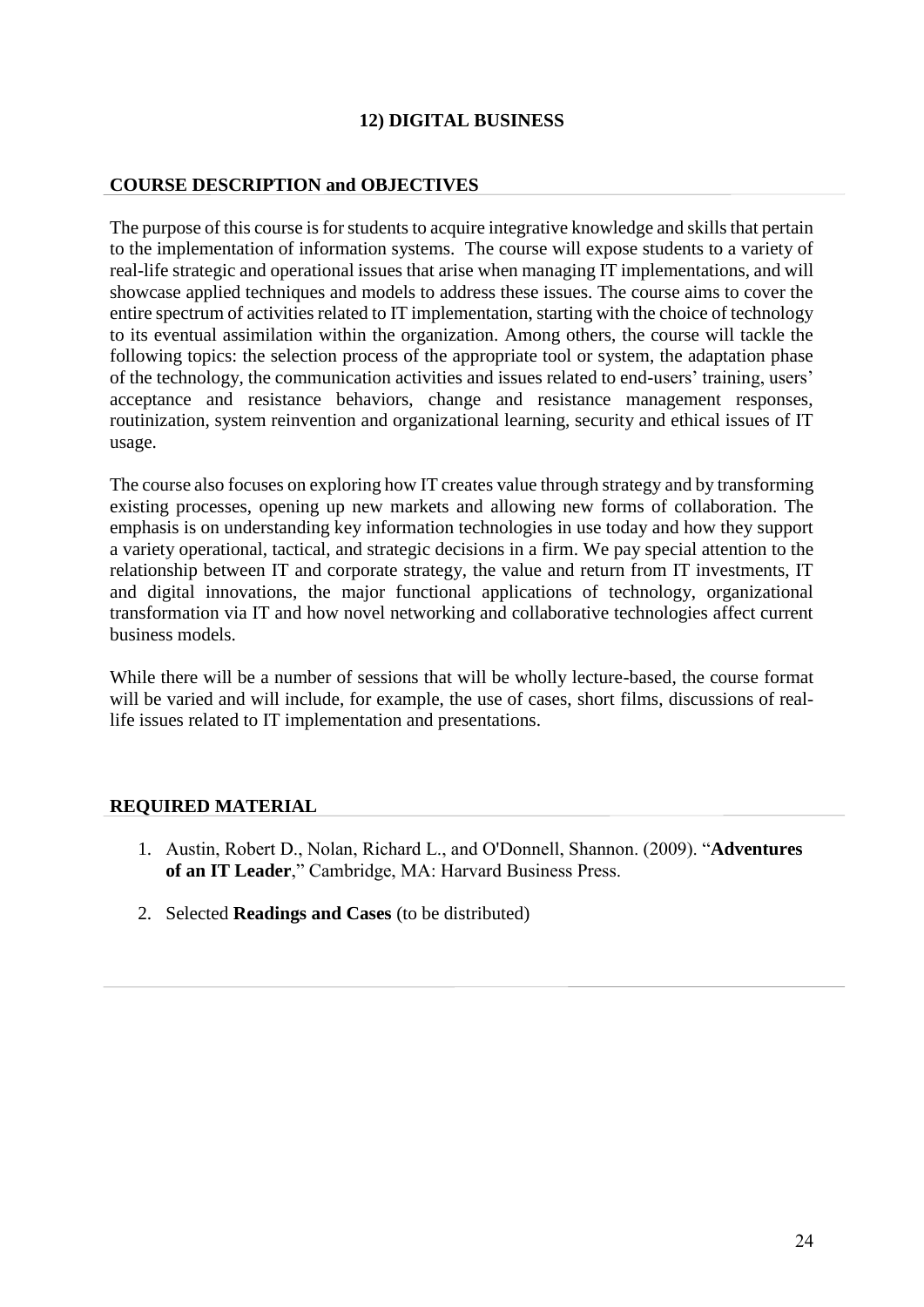# **CLASS SCHEDULE**

| Day            | <b>Topic</b>                                                                                                                                                                                                                                  | Deliverable(s)                             |
|----------------|-----------------------------------------------------------------------------------------------------------------------------------------------------------------------------------------------------------------------------------------------|--------------------------------------------|
| 1              | Course presentation<br>The IT implementation timeline<br>IT implementation challenges and                                                                                                                                                     | Project presentation<br>outline (in class) |
|                | impacts<br>IT and Digital innovations (Group work)                                                                                                                                                                                            |                                            |
| $\overline{2}$ | IT strategic alignment<br>Options: buy, develop, outsource?<br>IT selection<br>Adaptation and training<br>IT and Digital innovations (Group work)                                                                                             | 7-11 Case (in class)                       |
| 3              | User behaviors<br>Acceptance and (initial) use<br>$\circ$<br>behaviors<br>Resistance to IT<br>$\circ$<br>Compulsive use and IT addiction<br>$\circ$<br>Fundamentals of IT/Digital Innovations<br>IT and Digital innovations (Group work)<br>٠ |                                            |
| $\overline{4}$ | Presentations - Taking a close look at:<br>Digital content<br>$\circ$<br>Shared economy<br>O<br>Internet of things<br>O<br>Crowdsourcing<br>$\circ$<br><b>Bitcoins and blockchains</b><br>$\circ$<br>AI<br>$\circ$                            | Presentations                              |
| 5              | IT innovations framework<br>$\bullet$<br>IT and Organizational learning<br>IT Security framework<br>Ethical issues of IT usage<br>Course conclusion                                                                                           | <b>CMM</b> case                            |
| 6              | Individual project                                                                                                                                                                                                                            | Date TBD                                   |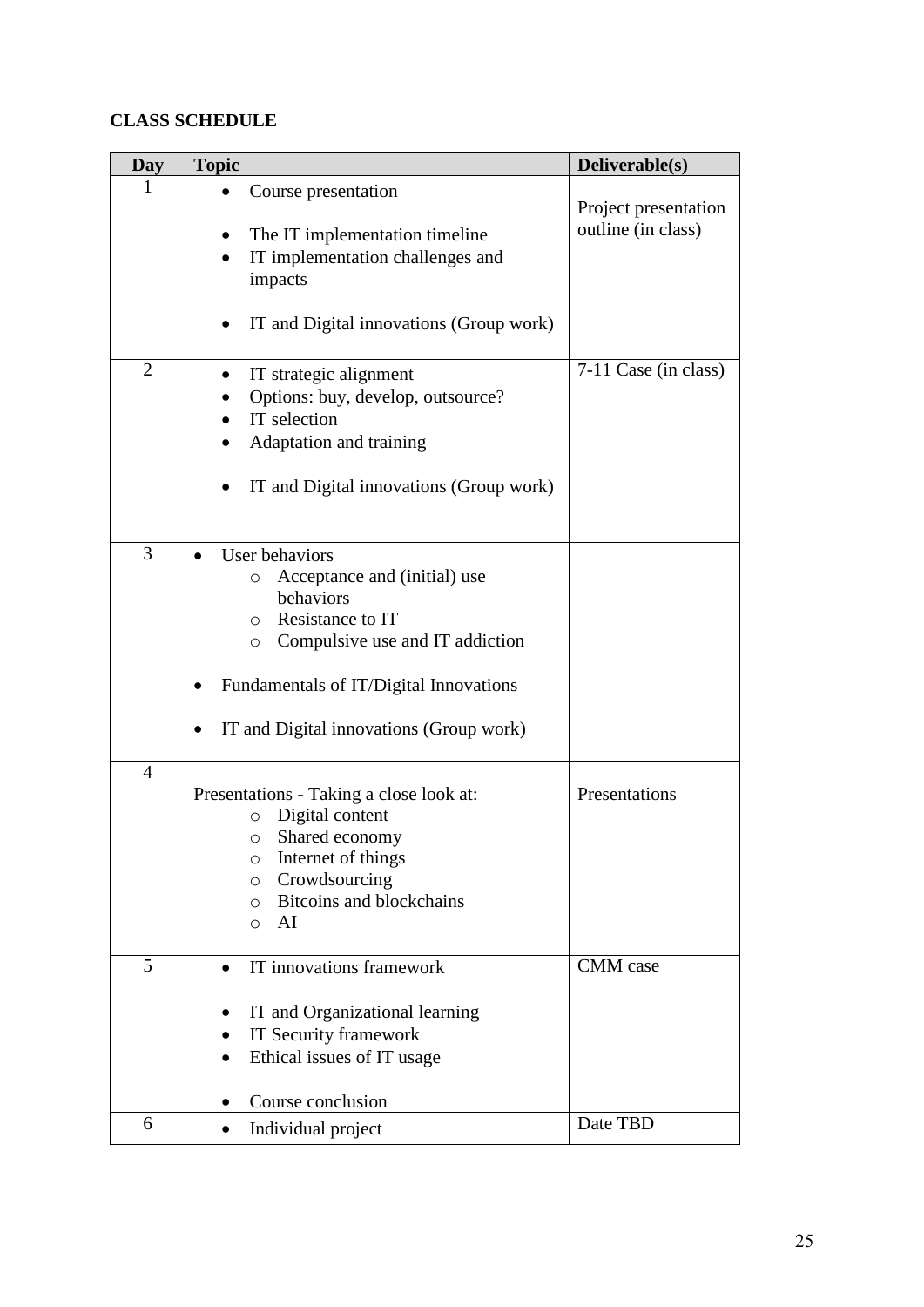# **13) PROJECT MANAGEMENT**

## **Lecturer:** Joud BEY and Hervé CHAPPERT

#### Module Summary:

Project management has become an important competency for managers in any organization. This course guides students through the fundamental project management tools and behavioral skills

The concepts in this course will be taught using a combination of lecture, discussion, and dialogue around cases, with emphasis on active learning:

- The first part of the course emphasise on the strategic and International side of the projects, international project management methodologies, tools and techniques.
- In the second part of the course, the focus is more on the technical side of projects, project management tools, and on how to set up and manage a project.

#### Prerequisite: None

## Module Aims:

To enhance student's ability to:

- Choose between traditional (Waterfall) and Agile methods
- Understand critical path methods
- Use PM tools
- Set up and manage a project
- Understand how to manage project cost, quality, and delivery

The course will also enhance the student's ability to:

- The nature and scope of strategic project management
- The nature and scope of international project management
- An overview of Project Management Implementations
- Discuss challenges and opportunities associated with working in a temporary setting, from an individual and organizational point of view
- The Strategic Project Management Paradigm
- The International Project Management Situational Analysis
- The Environmental Analysis of Strategic International Project Management
- International Country Risk Assessment for Project Management
- International Project Management strategies I
- International Project Management strategies II
- Overview of Project Quality Management

#### Core Syllabus:

A large focus in the course is the human side of projects. Topics covered include: project manager competencies, team development and roles, leadership, communication, and interpersonal interaction. We will discuss what makes a project successful and link the project to its context; the organization's strategy, stakeholders, and society. The course will also focus on effective project management tools and techniques. Another principle focus of activities in this course, will be on the study of international strategic project management, its planning and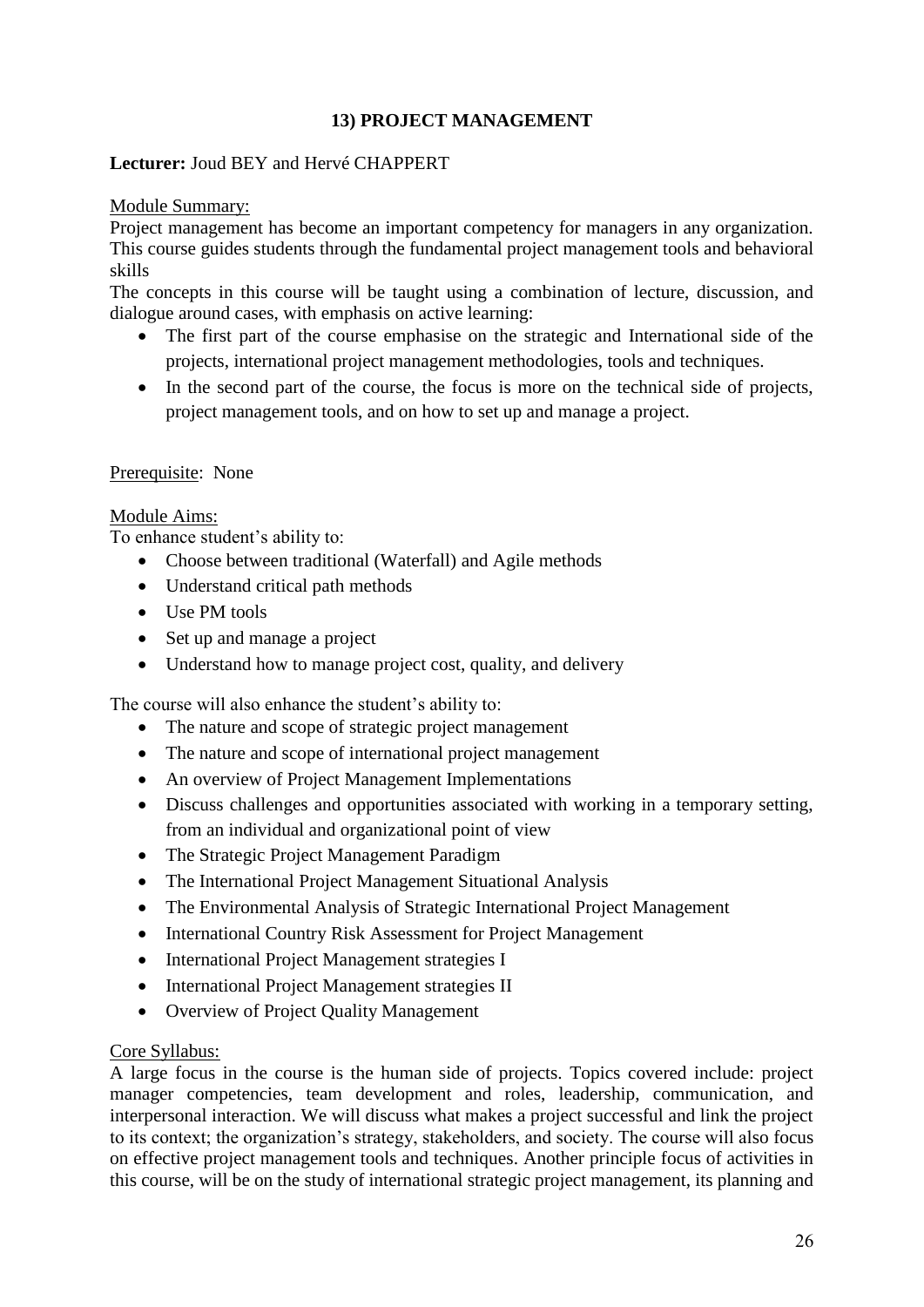mechanism within corporations in the business sectors. The course will address these corporation's business environment by introducing the specific international project management strategies, planning practices and techniques for preparing, controlling and executing effective international projects. Such must be understood if one is to be successful in the field of management.

The course also focusses on the process of preparing effective project management strategies and valid plans; project managers must carefully assess how they are affected by a combination of domestic and international events and must, therefore, be cognizant of the strategic shift in their major competitors' strategies and plans, as well as of economic activities which could impact on the present as well as future success of their projects, especially in the international arena. We will forsake the myopic perspectives of business-as-usual attitude of the past and focus on new strategies models, market modes of entry strategies and international projects plans schemes in order to maintain a competitive position in an ever-changing marketplace. Such a borderless market brings opportunities, challenges and threats which if ignored will cause likely failure.

## PEDAGOGY

Through lectures, experiential exercises, simulated projects management strategies and planning activities, supplemental readings, case studies and focused research, this course will attempt to develop your understanding of contemporary international project management strategies, and the problems, opportunities and perspectives of a manager working in the international business environment. Intellectual construct and concepts will be applied specifically to issues in the cases studies, class exercises and research papers discussions, all of which will require written analysis. Few of the cases lend themselves to right or wrong answers. The student must analyse the issues and in an organised, rational fashion arrives at a decision. The integrated analytical process leading to a proposal for action is where the learning occurs. It entails a series of subjective probability judgments about the uncertainties surrounding the specific issues in the cases.

# PEDAGOGICAL APPROACH AND GRADES

The intellectual construct is developed in the lectures, case studies simulations and discussions. Since management is an applied science and art, the principles are applied in the cases and research papers which deal with specific issues. You will find the lectures expository, didactic and platonic in approach. The case seminars and class experiential exercises are practical in approach and require analytical decisional skills. Considerable analysis is required.

#### Addendum to the Syllabus

Will be advised as progressed and in class.

#### Assessments:

In class participation and assignments, including article seminars and Team Project.

Final Exam: None

#### Readings: Bechky, B. A. (2006). Gaffers, gofers, and grips: Role-based coordination in temporary organizations. *Organization science*, 17(1), 3-21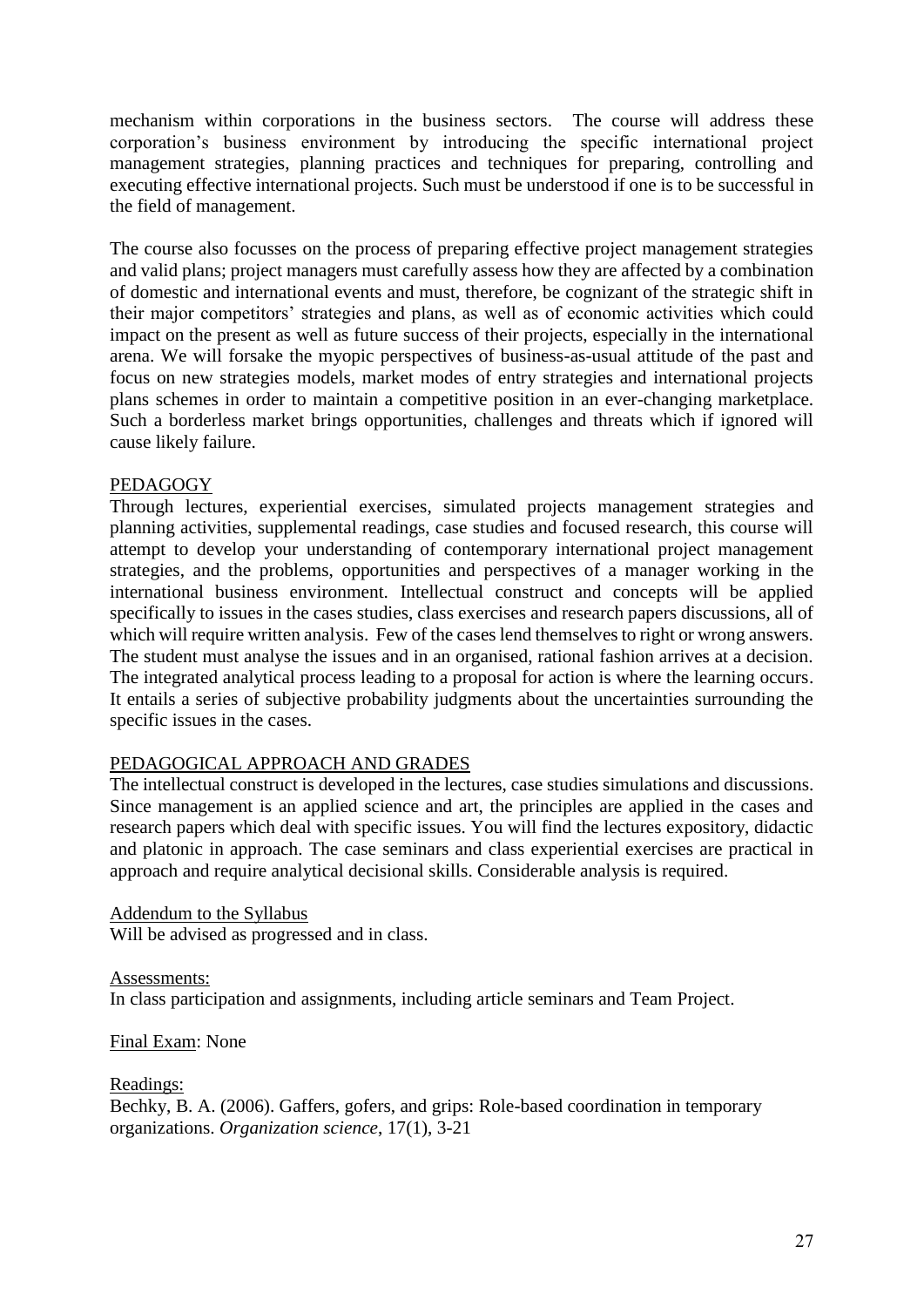Palm, K., & Lindahl, M. (2015). A project as a workplace: Observations from project managers in four R&D and project-intensive companies. *International Journal of Project Management*, 33(4), 828-838.

Dr. J. Bey Online Course Schedule (France Time):

|              | Activity/Topic                                                                                                                                                                           | Assignment/Experiential<br>Exercise/Case<br><b>Study/Research Topic</b>        | <b>Duration</b>      |
|--------------|------------------------------------------------------------------------------------------------------------------------------------------------------------------------------------------|--------------------------------------------------------------------------------|----------------------|
|              |                                                                                                                                                                                          |                                                                                |                      |
|              | Introduction/Overview of this<br><b>Course Segment</b><br>Overview of Project Management                                                                                                 | Case study overview                                                            |                      |
| <b>Break</b> | *******                                                                                                                                                                                  | Optional                                                                       | 10<br><b>Minutes</b> |
|              | Overview of Project Management<br>Implementations<br><b>International Strategic Project</b><br><b>Management Paradigm</b>                                                                |                                                                                | 3 hours              |
| <b>Break</b> | *******                                                                                                                                                                                  |                                                                                |                      |
|              | <b>International Strategic Project</b><br><b>Management Paradigm</b><br><b>International Strategies - Future</b><br><b>Directions</b><br><b>Strategic Project Management</b><br>Paradigm | <b>SWOT</b><br>$\bullet$<br>External Analysis: ES-<br><b>ETOP</b>              |                      |
| <b>Break</b> | *******                                                                                                                                                                                  | Optional                                                                       | 10<br>Minutes        |
|              | <b>Project Management Situational</b><br>Analysis<br><b>International Market Place—Market</b><br>choice<br><b>Environmental Analysis of Strategic</b><br><b>Project Management</b>       |                                                                                | 3 hours              |
|              |                                                                                                                                                                                          |                                                                                |                      |
|              |                                                                                                                                                                                          |                                                                                |                      |
|              | <b>Project Management Situational</b><br>Analysis                                                                                                                                        | <b>SWOT</b><br>$\bullet$<br>External Analysis: ES-<br>$\bullet$<br><b>ETOP</b> | 3 hours              |
| <b>Break</b> | *******                                                                                                                                                                                  | Optional                                                                       | 15<br>Minutes        |
|              | <b>Corporate Capability Internal</b><br>Analysis                                                                                                                                         | <b>SWOT</b><br>$\bullet$                                                       |                      |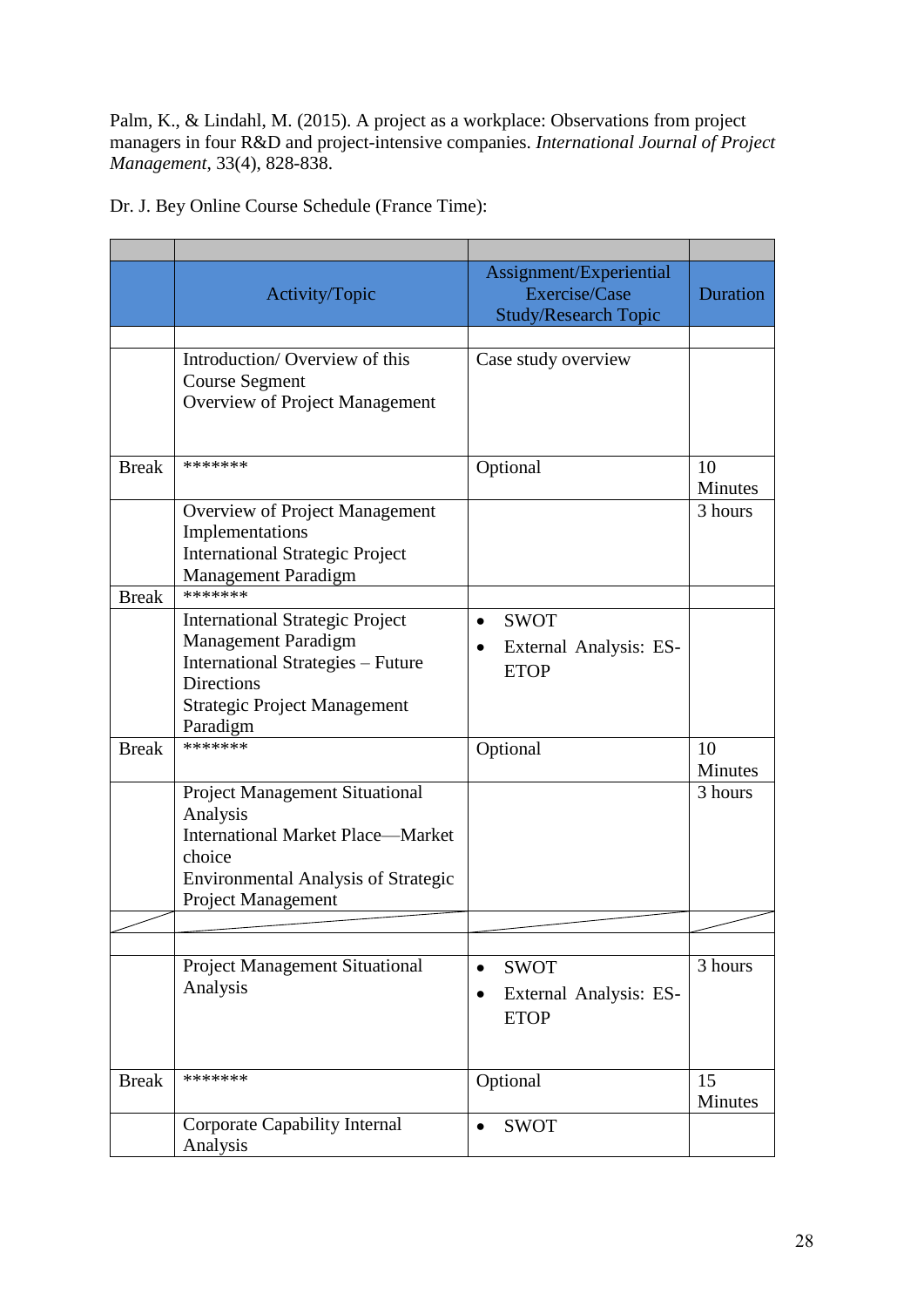|              |                                                                                                                                                                                                                                    | Capability<br>Corporate<br>$\bullet$                                                       |                      |
|--------------|------------------------------------------------------------------------------------------------------------------------------------------------------------------------------------------------------------------------------------|--------------------------------------------------------------------------------------------|----------------------|
|              |                                                                                                                                                                                                                                    | Analysis: CP                                                                               |                      |
|              | *******                                                                                                                                                                                                                            |                                                                                            |                      |
|              |                                                                                                                                                                                                                                    |                                                                                            |                      |
|              |                                                                                                                                                                                                                                    |                                                                                            |                      |
|              | <b>International Project Management</b><br>Scheme<br><b>International Country Risk</b>                                                                                                                                             | <b>ICRP</b><br>$\bullet$<br>Human<br>Country                                               | 3 hours              |
|              | <b>Assessment for Project Management</b><br>- I<br><b>Classifications of International</b><br><b>Strategies</b>                                                                                                                    | <b>Resources Analysis</b><br>Physical<br>Country<br>$\bullet$<br><b>Resources Analysis</b> |                      |
| <b>Break</b> | *******                                                                                                                                                                                                                            | Optional                                                                                   | 10<br>Minutes        |
|              | <b>International Project Management</b><br>Scheme<br><b>International Country Risk</b><br><b>Assessment for Project Management</b><br>- II<br><b>Assessing International Environment</b><br><b>International Country Riskiness</b> | International<br>Country<br>$\bullet$<br><b>Riskiness: ICRP</b><br><b>CDI</b>              | 3 hours              |
|              | <b>Country Desirability Analysis</b>                                                                                                                                                                                               |                                                                                            |                      |
| <b>Break</b> | *******                                                                                                                                                                                                                            | Optional                                                                                   | 10<br><b>Minutes</b> |
|              | <b>Assessing International Environment</b><br><b>International Country Riskiness</b><br><b>Country Desirability Analysis</b>                                                                                                       | International<br>Country<br>$\bullet$<br><b>Riskiness: ICRP</b><br><b>CDI</b>              |                      |
| <b>Break</b> | *******                                                                                                                                                                                                                            |                                                                                            |                      |
|              | <b>Stakeholders Analysis for Projects</b>                                                                                                                                                                                          | <b>Project Stakeholders Risks</b><br>Analysis                                              |                      |
|              |                                                                                                                                                                                                                                    |                                                                                            |                      |
|              | Strategic Quality, Productivity and<br><b>Competitive Advantage</b><br><b>External Analysis</b><br>Corporate Ethics, Social<br><b>Responsibility and Strategy</b>                                                                  | <b>Stakeholders</b><br><b>Risks</b><br>Analysis<br><b>CSRPM</b>                            | 3 hours              |
| <b>Break</b> |                                                                                                                                                                                                                                    |                                                                                            | 10<br>Minutes        |
|              | Corporate Projects Ethics, Social<br><b>Responsibility and Strategy</b>                                                                                                                                                            | <b>CSRPM</b>                                                                               |                      |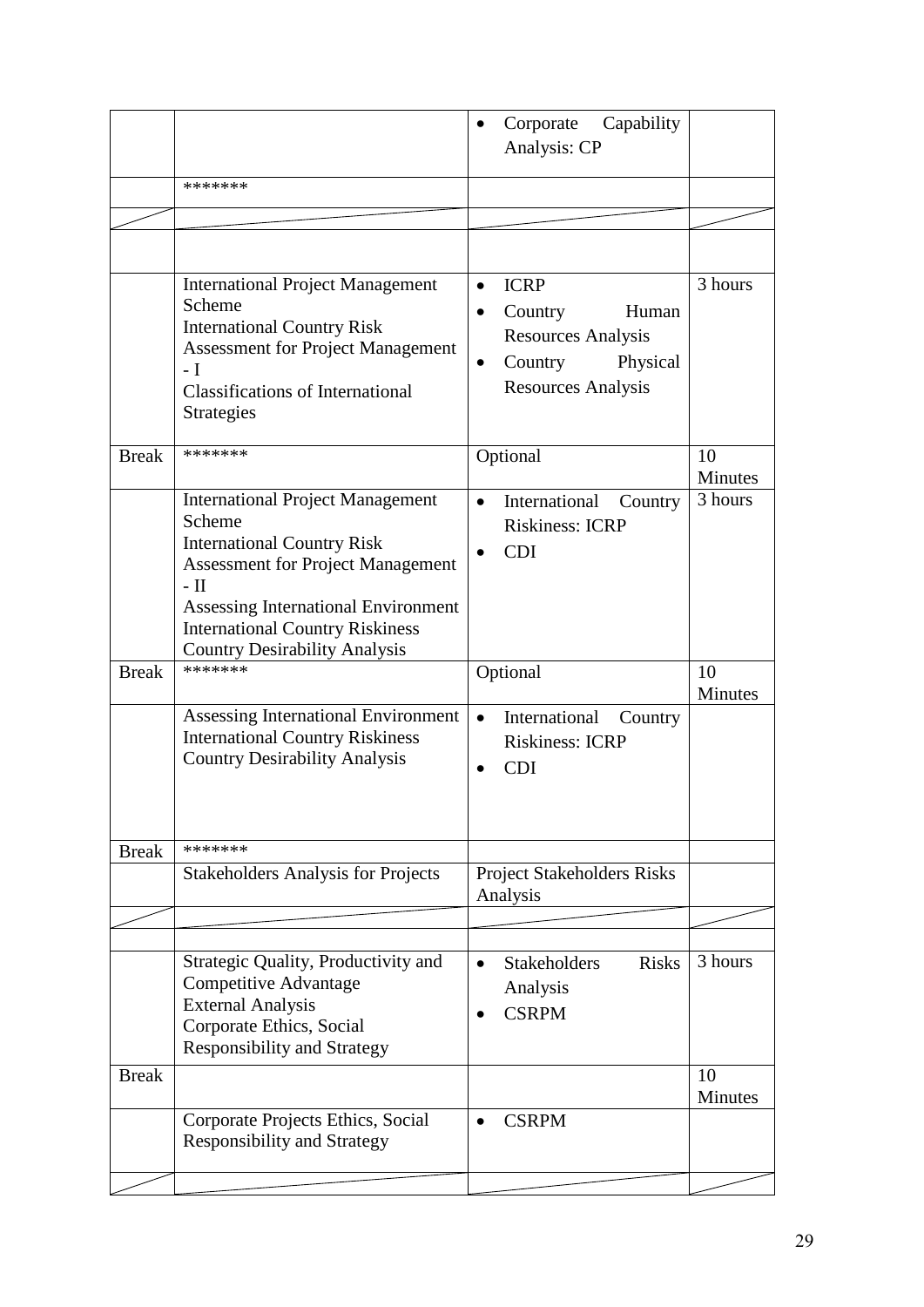|              | <b>Assessing Strategic Performance</b><br>and Action Evaluation for Strategic<br><b>International Projects</b> | <b>SPACE</b><br>$\bullet$                                                        | 3 hours              |
|--------------|----------------------------------------------------------------------------------------------------------------|----------------------------------------------------------------------------------|----------------------|
| <b>Break</b> | *******                                                                                                        |                                                                                  | 10<br><b>Minutes</b> |
|              | Conclusion<br><b>Case Study Discussion</b>                                                                     | Case study final report due<br>before Monday the 15 <sup>th</sup> of<br>February |                      |
|              | *******<br>*******<br>End                                                                                      |                                                                                  |                      |